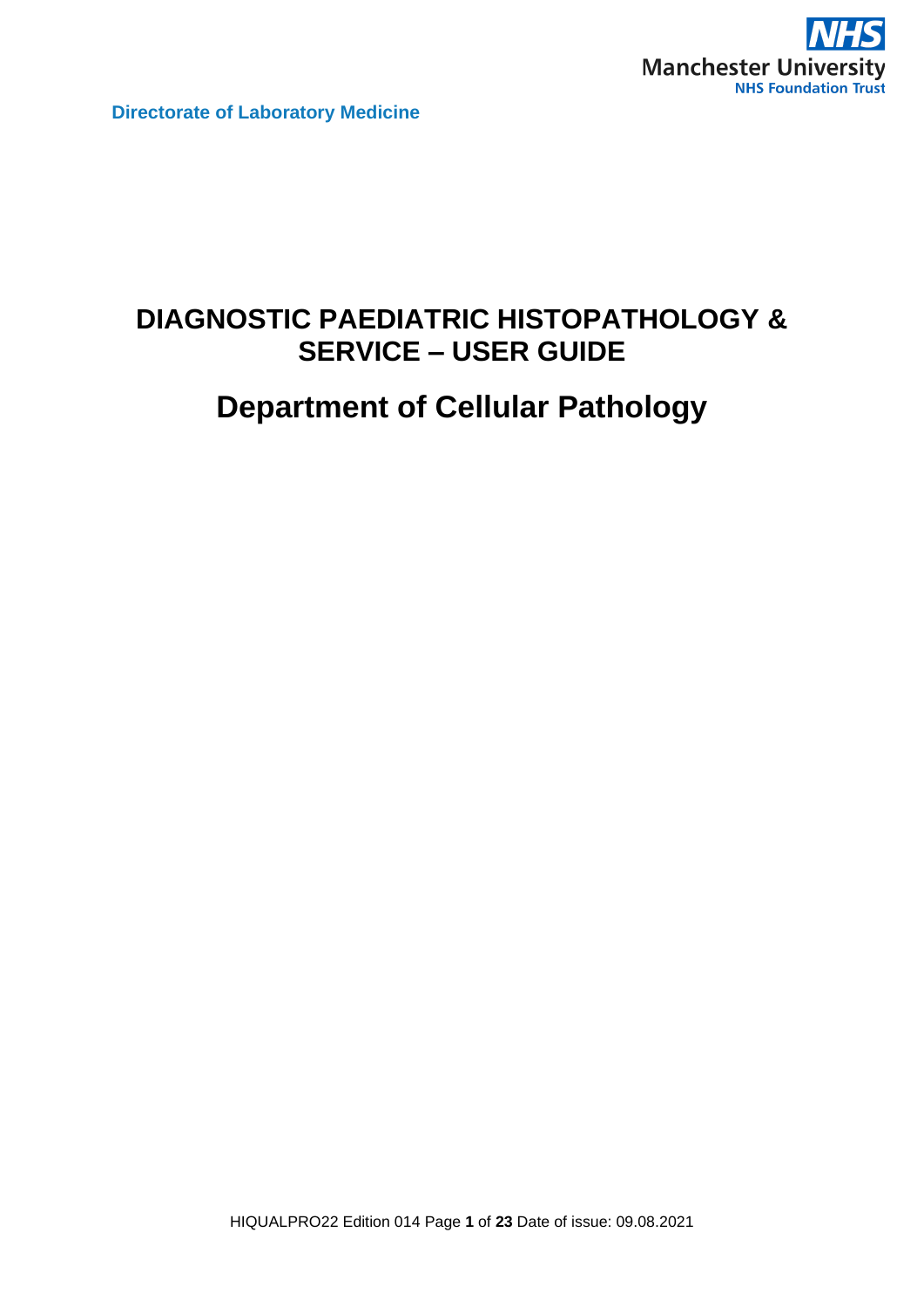

| <b>Table of Contents</b>                                                                 |  |
|------------------------------------------------------------------------------------------|--|
|                                                                                          |  |
|                                                                                          |  |
|                                                                                          |  |
|                                                                                          |  |
|                                                                                          |  |
|                                                                                          |  |
|                                                                                          |  |
|                                                                                          |  |
|                                                                                          |  |
|                                                                                          |  |
|                                                                                          |  |
|                                                                                          |  |
|                                                                                          |  |
|                                                                                          |  |
|                                                                                          |  |
|                                                                                          |  |
|                                                                                          |  |
|                                                                                          |  |
|                                                                                          |  |
|                                                                                          |  |
|                                                                                          |  |
|                                                                                          |  |
|                                                                                          |  |
|                                                                                          |  |
|                                                                                          |  |
|                                                                                          |  |
|                                                                                          |  |
|                                                                                          |  |
|                                                                                          |  |
|                                                                                          |  |
|                                                                                          |  |
|                                                                                          |  |
|                                                                                          |  |
|                                                                                          |  |
| 5.10 Intra-operative frozen sections of Pancreas for Congenital hyperinsulinism (CHI) 17 |  |
|                                                                                          |  |
|                                                                                          |  |
|                                                                                          |  |
|                                                                                          |  |
|                                                                                          |  |
|                                                                                          |  |
|                                                                                          |  |
|                                                                                          |  |
|                                                                                          |  |
|                                                                                          |  |
|                                                                                          |  |
|                                                                                          |  |
|                                                                                          |  |
|                                                                                          |  |
|                                                                                          |  |
|                                                                                          |  |
|                                                                                          |  |

HIQUALPRO22 Edition 014 Page 2 of 23 Date of issue: 09.08.2021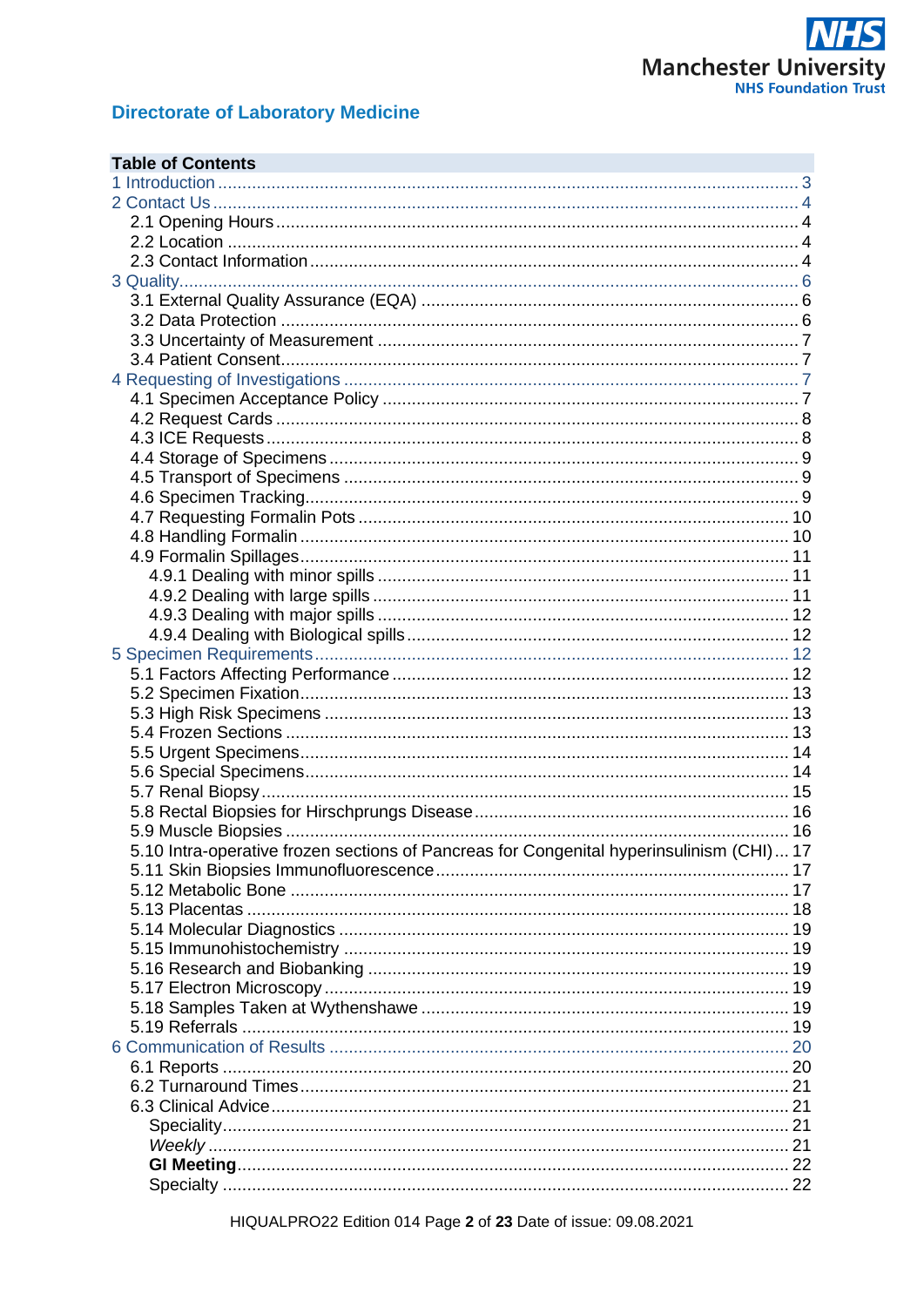# **Manchester Univers NHS Foundation Trust**

# **Directorate of Laboratory Medicine**

# <span id="page-2-0"></span>**1 Introduction**

This user guide details information for the requesting of investigations, specimen requirements and communication of results for the department of Paediatric Histopathology.

Paediatric Histopathology is situated in 4<sup>th</sup> Floor, Royal Manchester Children's Hospital.

Information regarding autopsy service can be found in the Paediatric Mortuary user guide.

Our department deals with approximately 4000 surgical cases and around 400 autopsies annually. Our department comprises approximately over 27 medical, scientific and ancillary staff. We have IBMS training status and support local universities in the training of Biomedical Science students.

We are committed to providing a high quality and timely regional histopathology service and contribute to the HM Coroner's service.

# **Services Offered**

The laboratory offers a full range of histopathology techniques for children. These include:

- Routine diagnostic histopathology
- Enzyme histochemistry, including muscle histochemistry
- Immunohistochemistry
- Fluorescent In Situ Hybridisation (FISH) for soft tissue tumours and neuroblastomas (turnaround time of 3-4 days)
- Immunofluorescence for Renal Biopsies
- Immunofluorescence for Skin Biopsies
- Electron microscopy via the electron microscopy suite in Clinical Sciences Building
- Molecular diagnostics (turnaround time 3-7 days) via Genetics  $6<sup>th</sup>$  floor St'Mary's
- Non-gynae cytology- we perform a limited range of tests: to detect the presence of malignant cells, eosinophils, lipid or haemosiderin laden macrophages within fluid samples from paediatric patients. Please note we do not perform cell counts.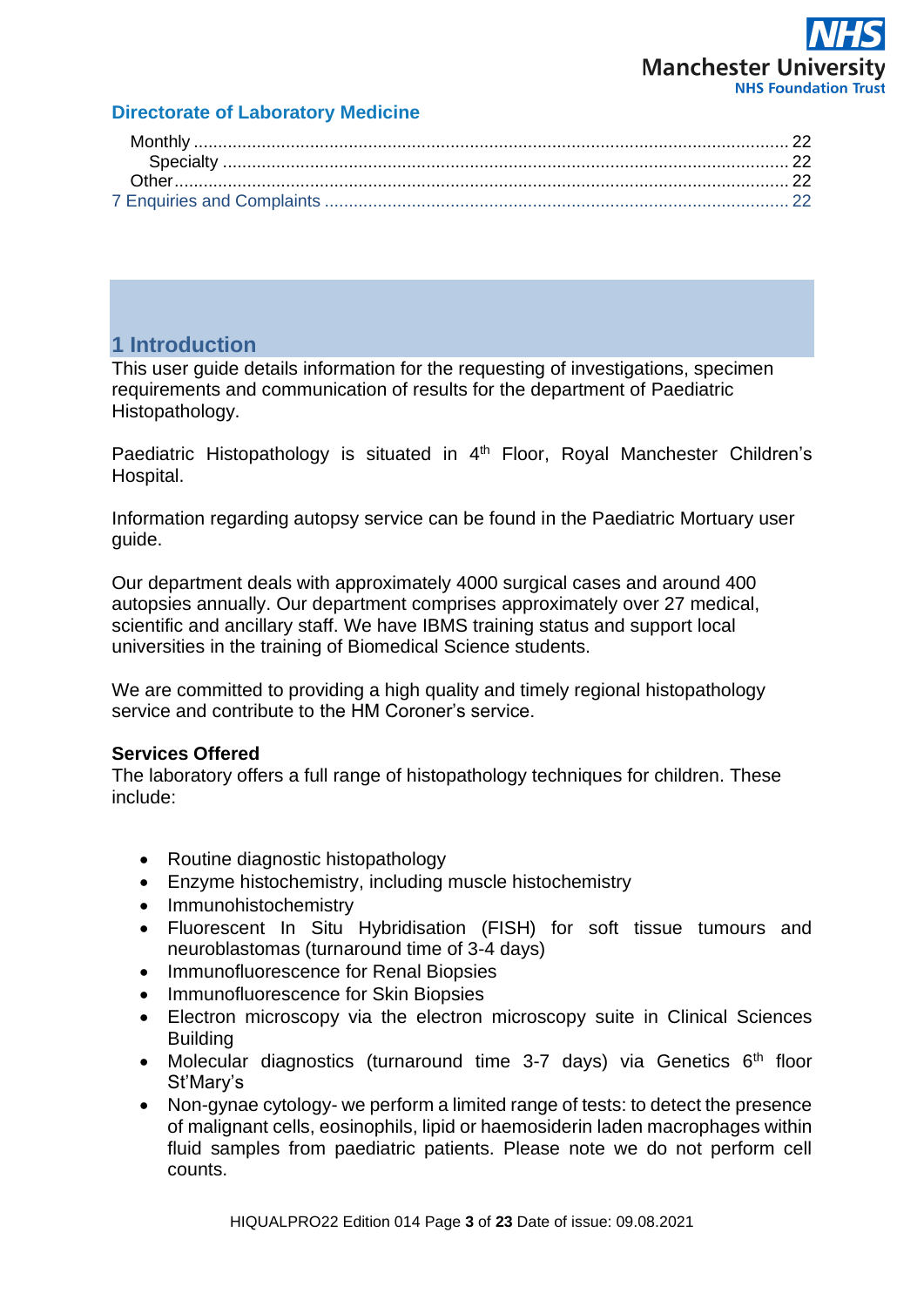

# <span id="page-3-0"></span>**2 Contact Us**

#### <span id="page-3-1"></span>2.1 Opening Hours

The laboratory is open between 08:30 and 17:30 Monday to Friday excluding Bank Holidays. There is no regular on-call service for histopathology laboratory staff, though we do try to accommodate requests for out of hours urgent work wherever possible.

<span id="page-3-2"></span>

Consultants, main laboratory and secretarial office are situated on the  $4<sup>th</sup>$  floor of Royal Manchester Children's Hospital, lift core 7, next to pharmacy.

The Paediatric Mortuary is on the 3<sup>rd</sup> floor Royal Manchester Children's Hospital, lift core 8. Please see the separate User Guide.

#### **Address**

Diagnostic Paediatric Histopathology Service 4<sup>th</sup> Floor Royal Manchester Children's Hospital Oxford Road Manchester M13 9WL 0161 701 2240

# <span id="page-3-3"></span>2.3 Contact Information

# **Histology Reports**

| Email           | paed.hist@mft.nhs.uk      |
|-----------------|---------------------------|
| <b>NHS mail</b> | mft.rmch.paedhist.nhs.net |

Histology reports can be accessed on ICE or Chameleon. Queries should be directed to the departmental e-mail account.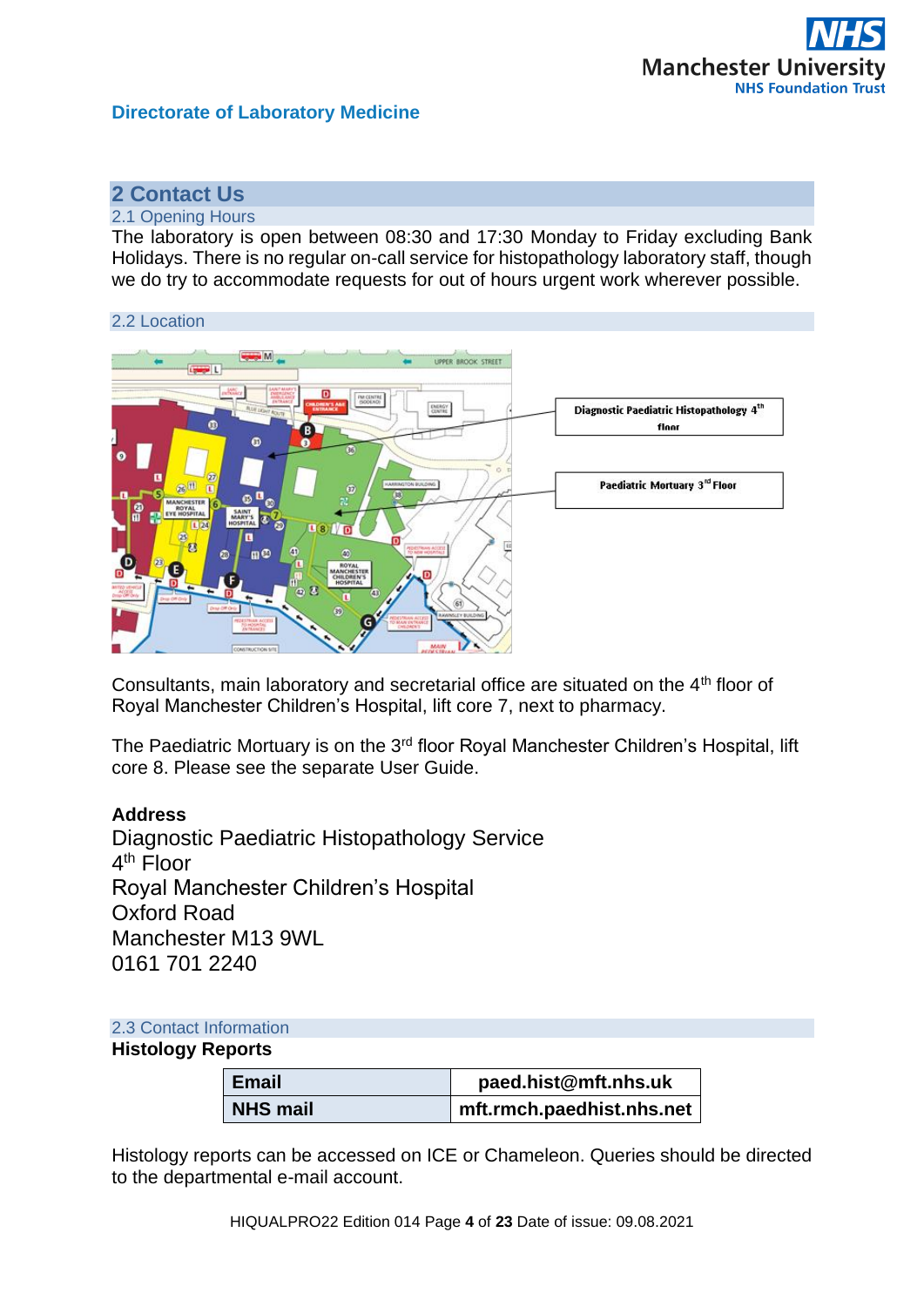

# **Laboratory Enquiries**

All enquiries regarding frozen sections, specimen requesting, labelling, transport and requirements should be directed to the main histology laboratory.

| 0161 701 2240<br>Telephone |
|----------------------------|
|----------------------------|

# **Key Contact Details**

## **CONSULTANTS AND MEDICAL STAFF**

|                              | <b>Consultant Paediatric Histopathologist (Clinical Lead for</b>  |  |
|------------------------------|-------------------------------------------------------------------|--|
| Dr. E. Cheesman              | Paediatric Histology) Secretary ext 12358                         |  |
|                              | edmund.cheesman@mft.nhs.uk                                        |  |
| Professor, A.M.              | <b>Consultant Paediatric Histopathologist Secretary ext 12358</b> |  |
| <b>Kelsey</b>                | anna.kelsey@mft.nhs.uk                                            |  |
|                              | <b>Consultant Paediatric, Placental and Perinatal</b>             |  |
| Dr. C. Sethuraman            | Histopathologist, Secretary ext 12358                             |  |
|                              | chitra.sethuraman@mft.nhs.uk                                      |  |
|                              | <b>Consultant Paediatric, Placental and Perinatal</b>             |  |
| Dr. G. Batra                 | <b>Histopathologist (Clinical Lead for Paediatric Mortuary)</b>   |  |
|                              | Secretary ext 12358 gauri.batra@mft.nhs.uk                        |  |
|                              | <b>Consultant Paediatric, Placental and Perinatal</b>             |  |
| Dr. M.J. Newbould            | Histopathologist Ext 12258, Secretary ext 12375                   |  |
|                              | melanie.newbould@mft.nhs.uk                                       |  |
| Dr. S. Bitetti               | <b>Consultant Paediatric, Perinatal Histopathologist</b>          |  |
|                              | Secretary ext 12358 stefania.bitetti@mft.nhs.uk                   |  |
| Dr. G. Petts                 | <b>Consultant Paediatric, Perinatal Histopathologist</b>          |  |
|                              | Secretary ext 12358 gemma.petts@mft.nhs.uk                        |  |
| <b>Specialist Registrars</b> | Ext 12935                                                         |  |

# **LABORATORY AND OFFICE STAFF**

| <b>Laboratory (Telephone Ext 12240)</b> |                                  |                          |  |
|-----------------------------------------|----------------------------------|--------------------------|--|
|                                         |                                  |                          |  |
| Emma Jacobs                             | <b>Lead Biomedical Scientist</b> | emma.jacobs@mft.nhs.uk   |  |
|                                         | <b>Advanced Biomedical</b>       |                          |  |
| Yee Ming Chiu                           | <b>Scientist</b>                 | yee.chiu@mft.nhs.uk      |  |
|                                         | <b>Advanced Biomedical</b>       |                          |  |
| <b>Meikee Cheung</b>                    | <b>Scientist</b>                 | meikee.cheung@mft.nhs.uk |  |
| <b>Peter Collins</b>                    |                                  |                          |  |
|                                         | Research                         | peter.collins@mft.nhs.uk |  |

**Office(Telephone Ext 12247, 12375, 12358) [paed.hist@mft.nhs.uk](mailto:paed.hist@mft.nhs.uk) [mft.rmch.paedhist@nhs.net](mailto:mft.rmch.paedhist@nhs.net)**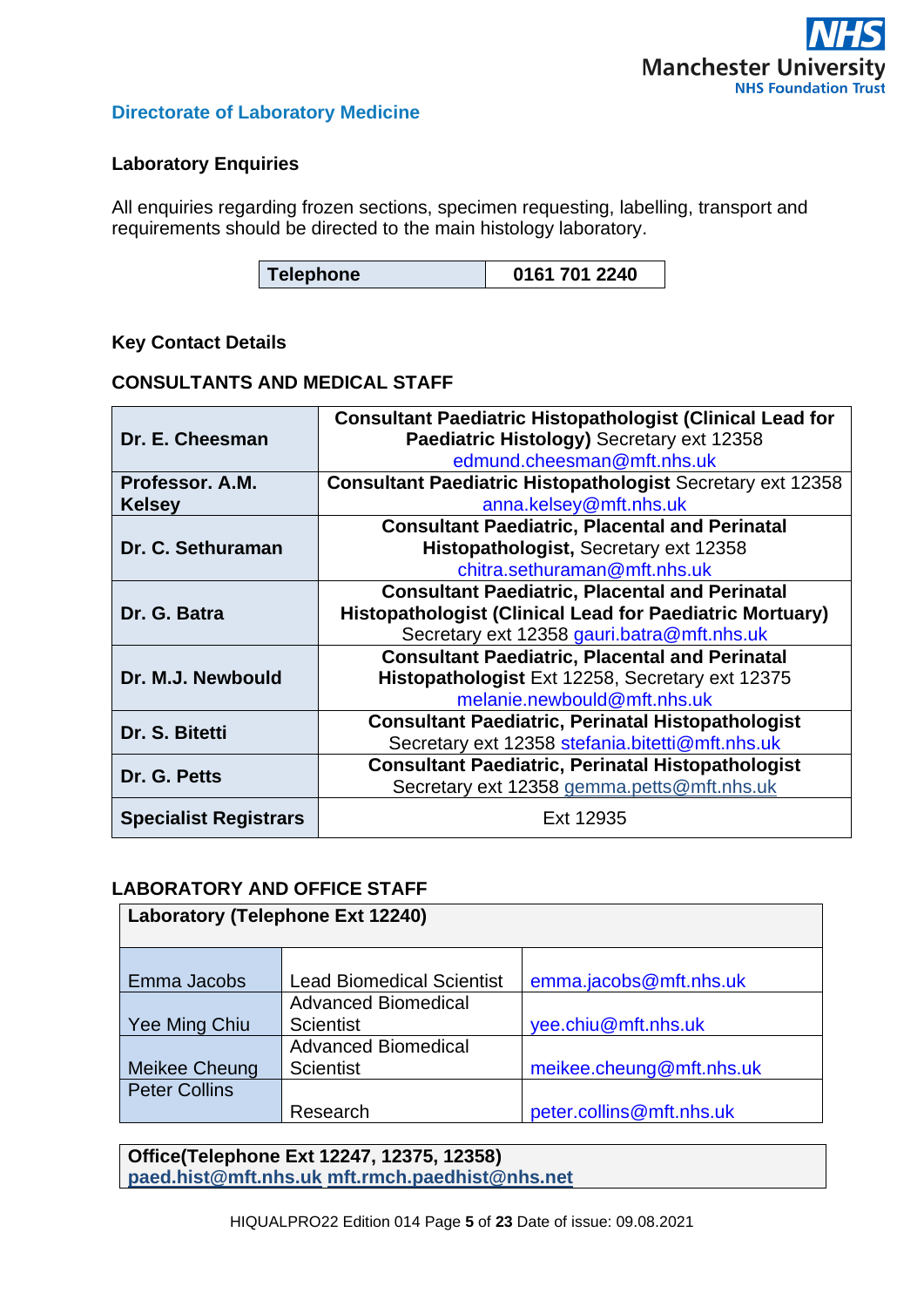# <span id="page-5-0"></span>**3 Quality**

Paediatric Histopathology is fully accredited by the ISO15189:2012 accreditation standards. Our UKAS Medical Laboratory Reference Number is 8648. The department participates in regular exhaustive assessments to maintain its accreditation status. The department is licensed by the Human Tissue Authority (HTA).

The department is committed to deliver a quality service to our users and continual improvement. A quality management system is utilised to ensure all documents, processes, quality records and clinical material are controlled to DLM (Directorate of Laboratory Medicine) policy. Processes and systems are regularly audited to identify non-conformities and quality improvements.

#### <span id="page-5-1"></span>3.1 External Quality Assurance (EQA)

The department participates in the following external quality assurance schemes: **UKNEQAS for Cellular Pathology Technique**

- General Cellular Pathology
- Specialist Technique Tissue Diagnostic
- Direct Immunofluorescence (DIF)
- Muscle histochemistry
- Frozen sections
- Mega blocks

# **UKNEQAS for Immunocytochemistry and In Situ Hybridisation**

- General pathology
- Lymphoid pathology

# **UKNEQAS for Cytogenomics (CEQAS)**

#### <span id="page-5-2"></span>3.2 Data Protection

The department complies with trust, DLM and departmental policies relating to the handling, use and protection of personal information (DLM-QUAL-PRO-022 Management of Data and Information).

- We only ask for information that we need to allow interpretation of results
- We protect the information and ensure only those staff who need to see the information can access it
- We share the information only when we need to for patient care, for example sending the information to another laboratory for testing
- We don't store information for any longer than is absolutely necessary

For more information please visit:

<http://www.cmft.nhs.uk/info-for-health-professionals/laboratory-medicine>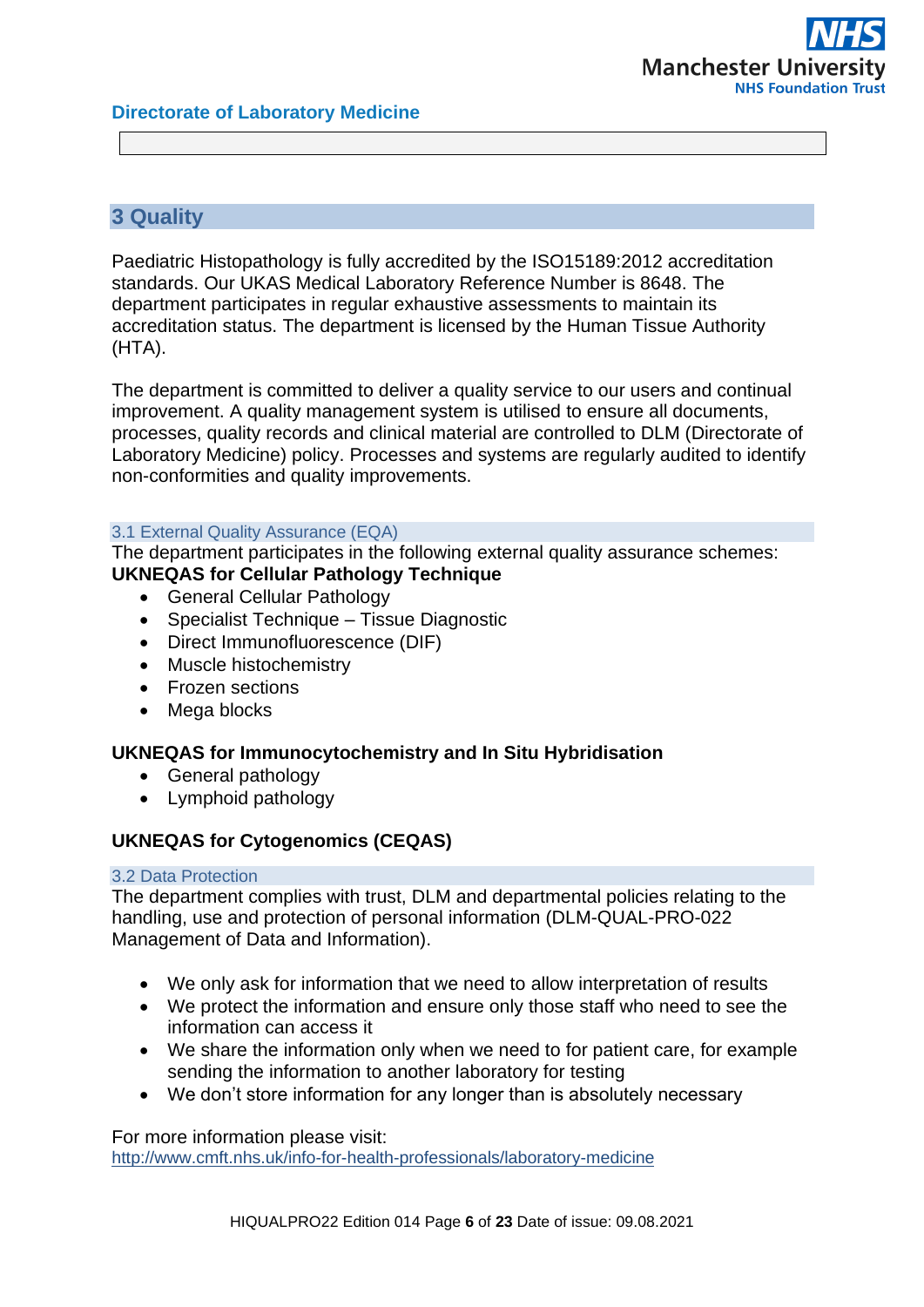

#### <span id="page-6-0"></span>3.3 Uncertainty of Measurement

In clinical laboratory testing there are potential uncertainties that can affect test results, such as poor specimen collection or transport, patient related factors or other interfering factors. The laboratory examination process itself is subject to some degree of variability and our department regularly monitors this by the use of internal quality control and participation in external quality assurance schemes.

In accordance with the RCPath guidance, an assessment of the uncertainty of measurement will be carried out for any measurement that is included in the diagnostic report if it is deemed to have actual or potential "direct clinical impact."

Where weights and measurements are part of an overall description and do not impart prognostic or predictive value, an assessment will not be carried out.

#### <span id="page-6-1"></span>3.4 Patient Consent

It is the responsibility of the requesting clinician to ensure that any objections or restrictions expressed by a patient to the use of their tissue are clearly recorded on the request card.

# <span id="page-6-2"></span>**4 Requesting of Investigations**

Specimen acceptance policy for Paediatric Histopathology in accordance with the Directorate of Laboratory Medicine (DLM) guidelines for specimen acceptance must be followed to ensure that all samples are correctly and unambiguously identified. Clinical governance issues may arise from errors in specimen identification and/or insufficient clinical information being given with a specimen. To ensure that specimens are linked to the correct patient, adequate identifiers are essential.

All urgent and specimens on a cancer tracking pathway (HSC205) should be clearly labelled as such. The date and time the specimen was taken is important information that should be included on all requests to determine the length of fixation of the tissue specimen.

#### <span id="page-6-3"></span>4.1 Specimen Acceptance Policy

All samples sent to Paediatric Histopathology must comply with our specimen acceptance requirements. All fields on the histology request card/ICE request should be completed to ensure efficient and effective investigation of the specimen.

The following mandatory information must be provided for us to accept the specimen:

# **Essential Patient Identifiers:**

- **Surname**
- **Forename (not required in neonates if unknown)**
- **Unique identification number** district number for Central site, NHS or external hospital number for external cases
- **Date of birth**
- **Address**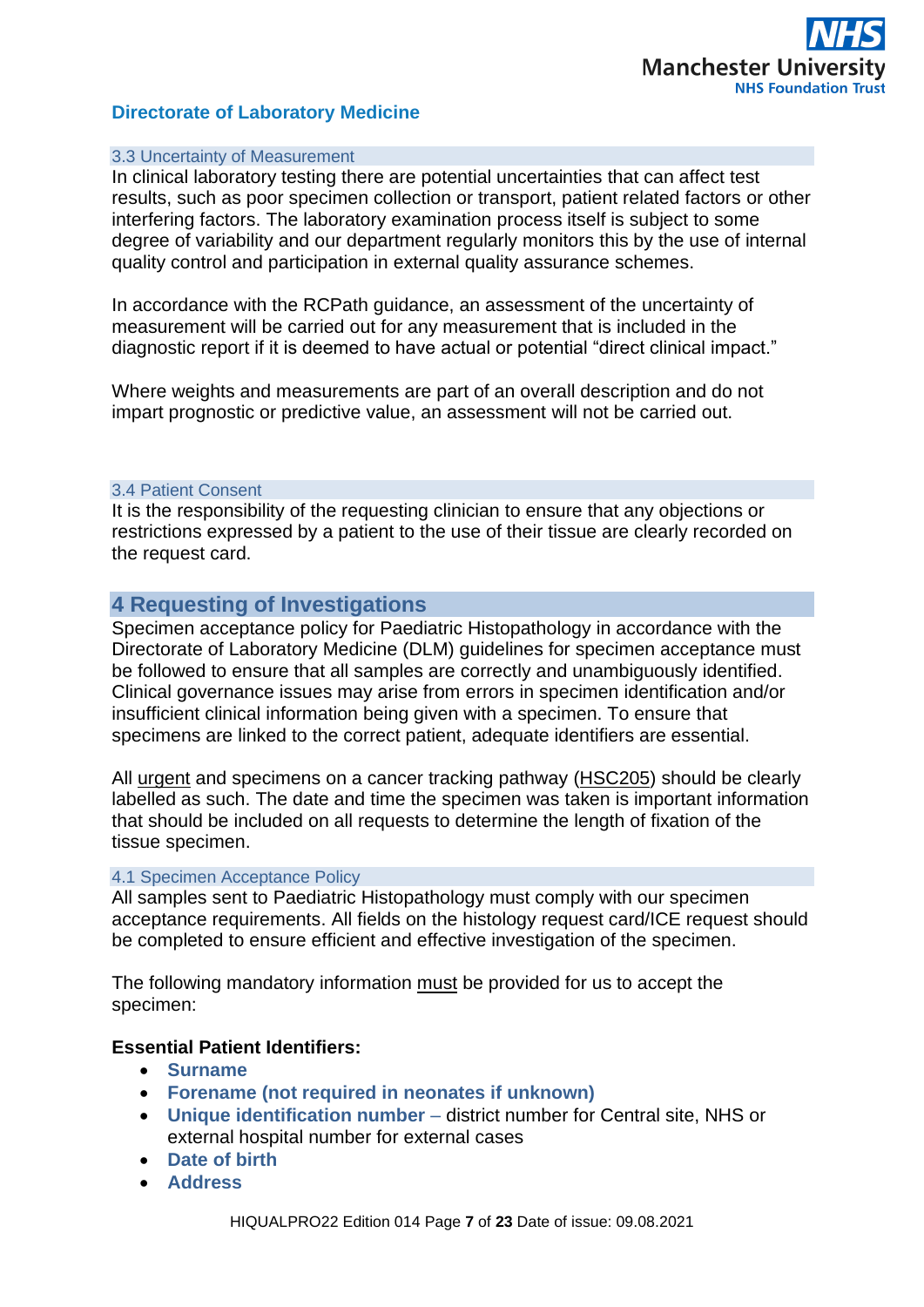

• **Gender**

# **Essential Clinical Details:**

- **High risk status**  to ensure health and safety of all staff
- **Specimen site** must match on specimen pot and request card
- **Relevant clinical information** to ensure all necessary investigations are performed
- **Date/time taken** essential to ensure proper fixation of high risk specimens

# **Essential Sender Details:**

- **Ward/department**  required for return of reports
- **Consultant or GP** required for return of reports and contact in case of any errors/discrepancies
- **Contact number/bleep**  for frozen sections

Specimens that do not contain the required information or have discrepancies between the request card and specimen pot will not be processed in the laboratory until the necessary information has been obtained. The sender will be contacted to attend the laboratory to complete any missing information or correct any mistakes. The person correcting the patient or specimen details should be of appropriate seniority and able to take responsibility for the labelling of the specimen. This will result in a delay to specimen processing and reporting.

Consent for histological examination is not documented on the request forms but forms an integral part of the clinical process, for consent for the procedure.

#### <span id="page-7-0"></span>4.2 Request Cards

In order to give you the maximum possible histopathological information, we need you to give us full and accurate details on the appropriate request card. The request card must always be filled in as accurately and as fully as possible. Request cards with no or scanty details are logged in the laboratory error logging system and will be returned to the sender if incorrectly or incompletely filled in.

In accordance with the departmental and **DLM Specimen Acceptance Policy**, a minimum of four matching patient identifiers are required on the request card and the specimen pot before we can accept a sample. See **4.1 specimen acceptance policy**

All paper request cards should be completed in full and all information provided should be clearly legible. Any missing information or errors will result in a delay to specimen processing and reporting.

Correct patient and specimen information is vital for us to provide a quality service to our users. Any specimens deemed to be high risk or potentially high risk should be clearly labelled as such to protect the health and safety of all staff.

If a patient is part of a research project, this should be clearly labelled on the request card to ensure that the specimen undergoes the correct agreed procedures.

#### <span id="page-7-1"></span>4.3 ICE Requests

Specimen acceptance criteria for ICE samples are identical to those for samples requested in the conventional manner. ICE generates two histology labels for each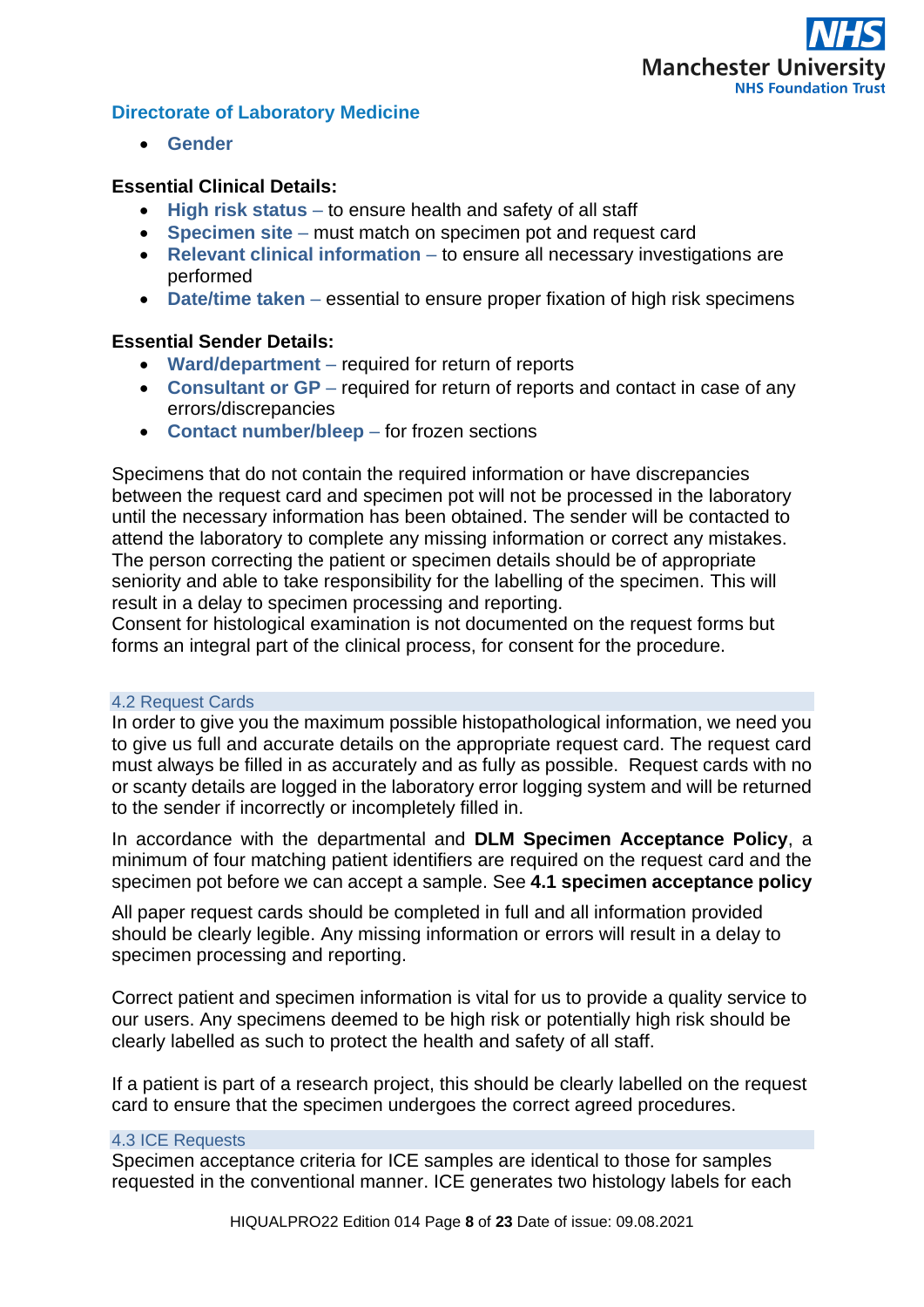pot. Both must be used, one label contains patient demographics; the other contains space for the user to add information regarding specimen type. ICE labels must be attached to the specimen container/pot and **not** to the lid of the container. Unlike some of the other pathology disciplines, Paediatric Histopathology still require a request card for all specimens requested on ICE.

#### <span id="page-8-0"></span>4.4 Storage of Specimens

Prior to transport to the laboratory, it may be necessary to temporarily store specimens. All specimens that are placed into formalin should be kept at room temperature until transported to the laboratory. Specimens in formalin should not be placed in the fridge as this will have a negative impact on fixation and therefore preservation of the tissue.

| <b>Specimen</b>      | <b>Storage</b>            |
|----------------------|---------------------------|
| Formalin             | Room temperature          |
| Dry unfixed          | Fridge                    |
| <b>Zeus Fixative</b> | Room Temperature / Fridge |

All dry specimens and specimens in Zeus Fixative ideally should be transported to the laboratory immediately. Where this is not possible, these specimens should be stored in the fridge temporarily and transport should be arranged as soon as possible.

#### <span id="page-8-1"></span>4.5 Transport of Specimens

All specimens should be transported in the relevant fixative as indicated below in section 5. All specimen pots should be tightly sealed and transported using specimen bags, where appropriate. The request card should be placed in the pocket of the specimen bag, and the pot inside the sealed bag to ensure the safety of all staff.

Specimens from theatres are delivered to our specimen reception throughout the day. These specimens should be recorded when delivered to maintain the necessary records.

All specimens sent via Royal Mail should be packaged according to the guidance available on the Royal Mail website. It is the responsibility of the sender to ensure that specimens are appropriately labelled and packaged.

# **NEVER USE THE PNEUMATIC TUBING SYSTEM**

#### <span id="page-8-2"></span>4.6 Specimen Tracking

Many of our service users have systems in place to track specimens. If specimen acceptance criteria are applied at the time of tracked receipt, the specimen can be returned to the sender quickly should any discrepancy be identified.

Appropriate action in the event of a specimen acceptance failure involving fresh tissue (e.g. frozen section, gel sample) or an Urgent / HSC 205 sample is decided at the discretion of the reporting pathologist. The decision to accept and process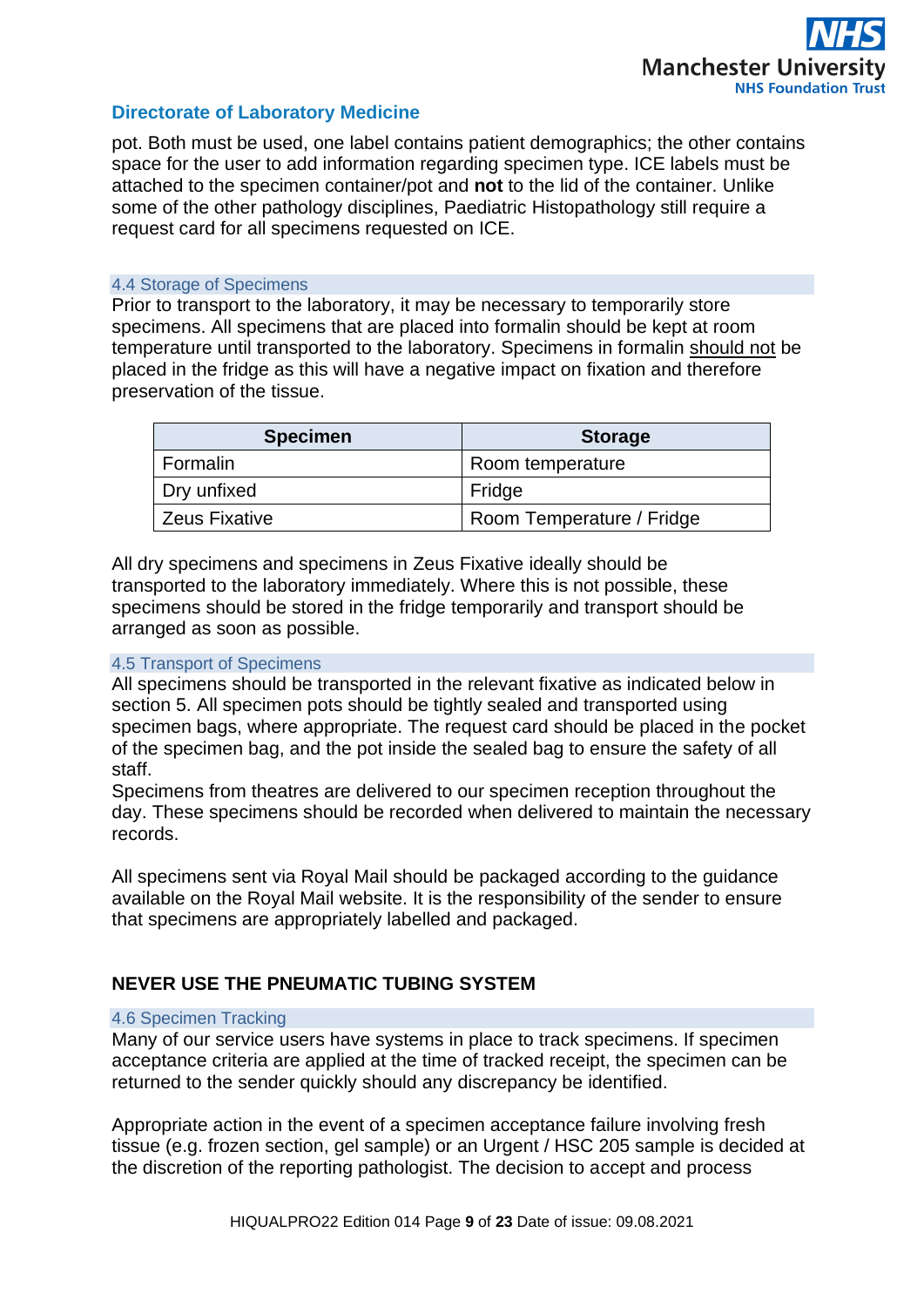pending confirmation may be taken by the reporting pathologist. It is the responsibility of the Pathologist to communicate this within the report.

#### <span id="page-9-0"></span>4.7 Requesting Formalin Pots

Requests for Formalin pots will be dealt with as soon as is practicable, however if you require the pots urgently please inform the laboratory by telephone on **12240**. Sufficient notice should be given.

#### <span id="page-9-1"></span>4.8 Handling Formalin

The department uses 10% neutral buffered Formalin (4% formaldehyde) and this should be handled with care at all times. We obtain our formalin from CellSolv, a reputable supplier and they have issued the following safety information:

#### **10% Formalin**

.

| <b>Acute Toxicity</b>  | Category 4 - Harmful if inhaled                   |
|------------------------|---------------------------------------------------|
| <b>Skin Sensitizer</b> | Category 1 - May cause an allergic reaction       |
| Carcinogen             | Category - 1B May cause cancer                    |
| Mutagen                | Category 2 - Suspected of causing genetic defects |

All solutions containing formalin are suspected carcinogens, mutagens and sensitisers. The solutions should be handled with care, minimising skin contact. Safety equipment including gloves should be worn and any spill on the skin should be washed as soon as possible. Contaminated clothing should be removed immediately and washed before re-use as the chemical can soak through clothing to stay in contact with the skin for a long period of time. Handle with care and avoid any situations which could potentially result in formalin spillage.

Formaldehyde vapours in the air are also harmful. The safety limit for formaldehyde in air is 2 part per million (2ppm). This means workers should not be exposed to formaldehyde vapour above this level (averaged over the period) for more than 15 minutes at a time. Testing machines are available to monitor the level of formaldehyde vapour in air but as a rough guide, 2ppm of formaldehyde will have a strong, unpleasant smell and will start to sting the nose and eyes on first entering the room. This check is only valid on first entering the room as the senses quickly acclimatise and will be less sensitive. In most hospitals with proper bench extraction it is unlikely that the limit will be reached in normal use but may be in the event of a spill.

Information from: Formalin Usage Guide for Hospitals – CellSolv Version 2 (Jan 2019) (external safety data sheet, contact laboratory if required)

Formalin may be disposed of down a sink suitable for clinical waste with copious amounts of running water in a well-ventilated room depending on local environmental rules. However, please check your local rules.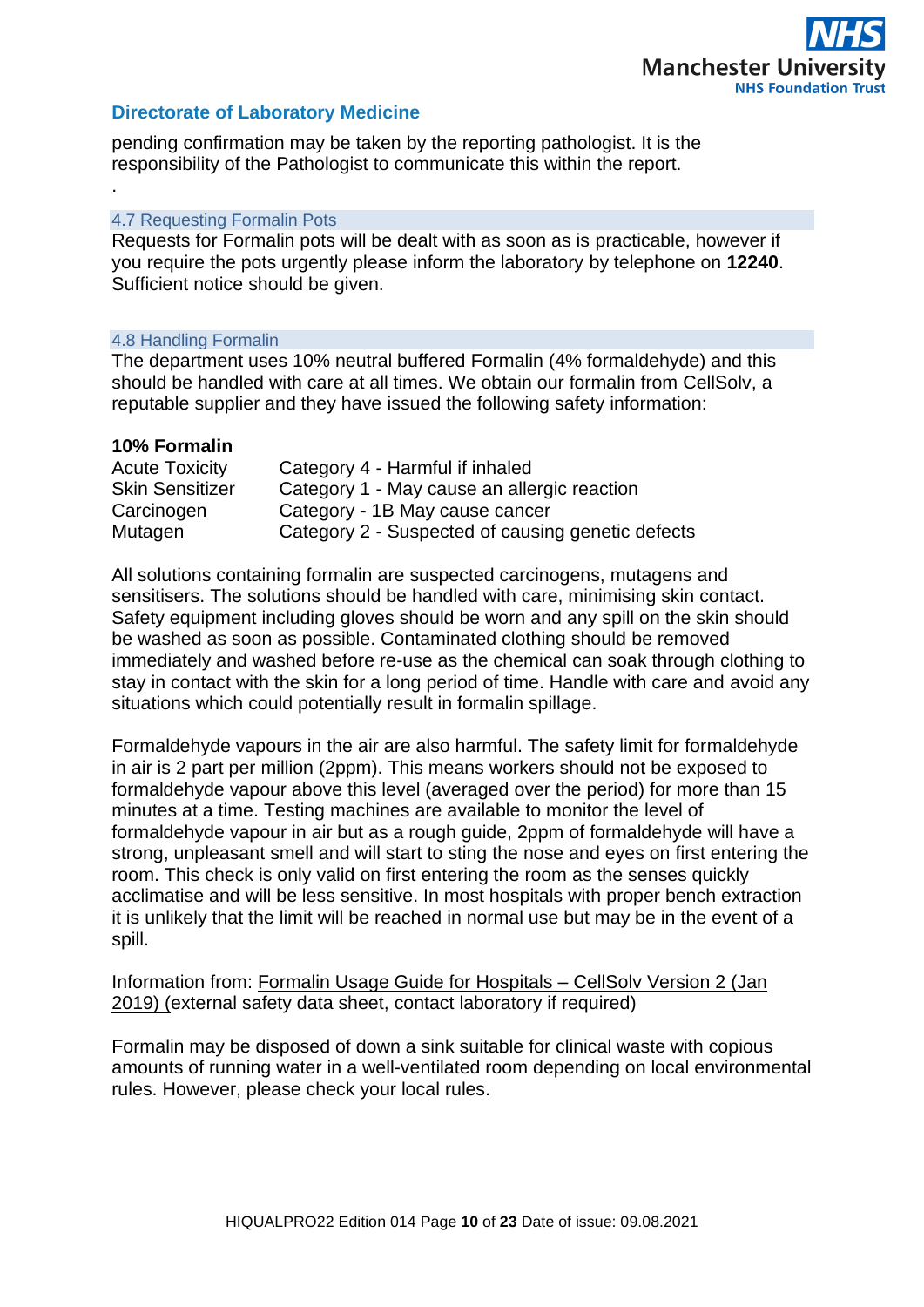#### <span id="page-10-0"></span>4.9 Formalin Spillages

Formalin should be handled with care and sent in appropriately sized containers with secure lids to minimise the risk of a spillage. Specimen pots should be secured in a sealable plastic specimen bag.

Each sender who handles formalin should have their own policy or procedure and equipment for handling formalin and dealing with a spill, and should have sourced from a reputable supplier. Spillages should be dealt with as soon as it safe to do so. Salvage of any specimen should be of the highest importance as it is likely to not be repeatable. Specimens must not be discarded.

The sender must inform the laboratory of any spillage where the specimen may have been lost, partially lost or its integrity compromised. This should be reported as an incident and the sending clinician should be informed as soon as possible.

Couriers and porters should not attempt to handle a formalin spillage in transit without having received proper training. In the event of a spillage, ensure the safety of others in the vicinity and contact the laboratory immediately on **0161 701 2240** Please give full details of your location and a fully trained member of staff will attend the spillage.

Our formalin supplier, CellSolv, has issued the following guidance on spillages. Spillage volumes:

- Minor spillages (up to 200ml) usually can be dealt with by 1 or 2 staff using simple procedures
- Large spillages (200ml 5 litres) require the use of a formaldehyde spillage kit
- Major Spillages (over 5 litres) should be dealt with by Fire Service

# <span id="page-10-1"></span>4.9.1 Dealing with minor spills

In a hospital environment formalin is mostly handled in very small containers with less than 100ml of 10% formalin solution. A spill of this size is unlikely to contaminate the air to dangerous levels if dealt with promptly. The spill can be wiped up with absorbent material by staff members wearing suitable impervious gloves such as nitrile gloves. The contaminated material should be sealed in plastic bags for disposal and removed from the room as soon as possible. It is important not to simply dispose of the contaminated material in an open bin as the formaldehyde will continue to contaminate the air.

# <span id="page-10-2"></span>4.9.2 Dealing with large spills

Some hospitals use formalin solutions in larger quantities, for example large specimen containers/buckets for whole organ fixing. A spill in this case can be up to ten litres and can cause more serious air contamination. Such a spill should only be tackled by trained personnel with appropriate personal protective equipment. This should include protective gloves, over-suit, boots and respiratory protective equipment (R.P.E.) with forced air feed or formaldehyde selective filters. The spill should be contained by absorbent booms and prevented from entering drains. The spill should then be absorbed into an appropriate absorbent medium, sealed in an airtight container and kept as special waste for professional disposal.

• Evacuate all staff from immediate area and nearby areas of spillage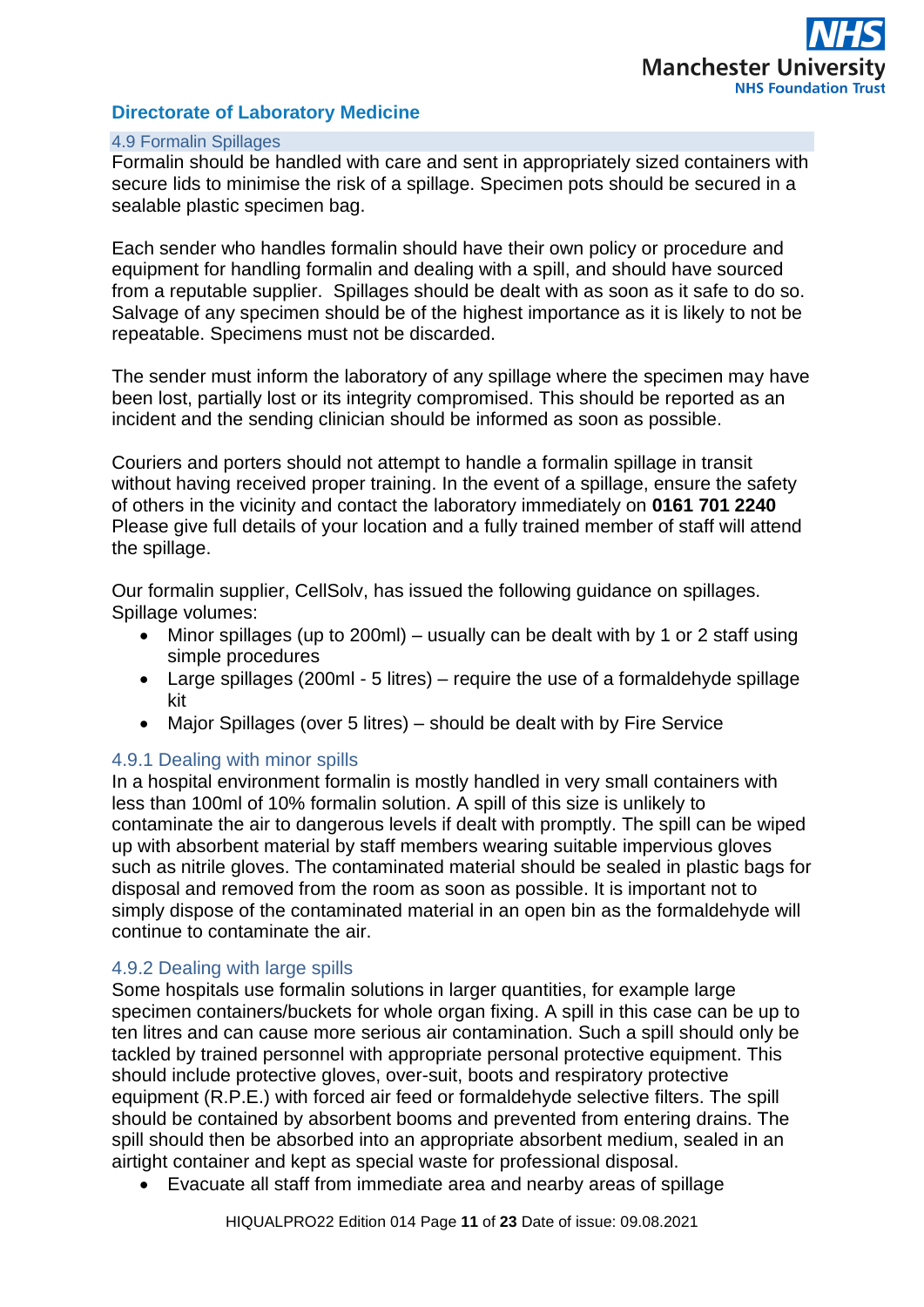

- Wearing the appropriate personal protective equipment and full face mask, use a formaldehyde spill kit to contain the spillage
- Ensure all materials used to tackle the spillage are appropriately contained and disposed of

# <span id="page-11-0"></span>4.9.3 Dealing with major spills

- Evacuate the area
- Break nearest fire alarm point
- Phone emergency number for your department (e.g. 2222)
- Inform of nature and site of spillage

#### <span id="page-11-1"></span>4.9.4 Dealing with Biological spills

• Please contact Paediatric Histology on **0161 701 2240** for advice.

# <span id="page-11-2"></span>**5 Specimen Requirements**

All specimens should be sent to the laboratory in an appropriately labelled specimen pot that is large enough to easily accommodate the specimen. It is unsafe practice to label specimen pots in advance of a procedure.

# <span id="page-11-3"></span>5.1 Factors Affecting Performance

The following is a list of factors known to significantly affect the performance of examination and interpretation of results:

- Failure to follow the specimen acceptance policy will result in a delay to specimen processing and reporting.
- Failure to supply adequate clinical information may result in a delay to requesting of specimen investigations and reporting.
- Failure to label requests as urgent or HSC205 will result in a delay to specimen processing and reporting.
- Failure to fix specimens appropriately and in a timely manner will adversely affect specimen integrity and subsequent histological examination.
- Failure to follow instructions for the specific specimen requirements will prevent necessary examinations from being performed.
- Failure to disclose high risk status of the specimen will put staff at unnecessary risk of infection.
- Specimens for frozen section placed in 10% neutral buffered Formalin will result in a frozen section not being performed and therefore a rapid report would not be possible.
- Failure to contact consultant/laboratory in advance for a frozen section may result in a delay or even a scenario where it cannot be performed, due to a lack of availability of technical staff and/or Consultant staff.
- Specimens for immunofluorescence placed in 10% neutral buffered Formalin will prevent necessary immunofluorescence examinations.
- Muscle biopsies for enzymehistochemistry must be transported immediately to maintain enzyme and protein membrane integrity, failure to do so will result in poor/low diagnostic yield.
- Muscle biopsies placed in 10% neutral buffered formalin will prevent any necessary enzymehistochemistry testing.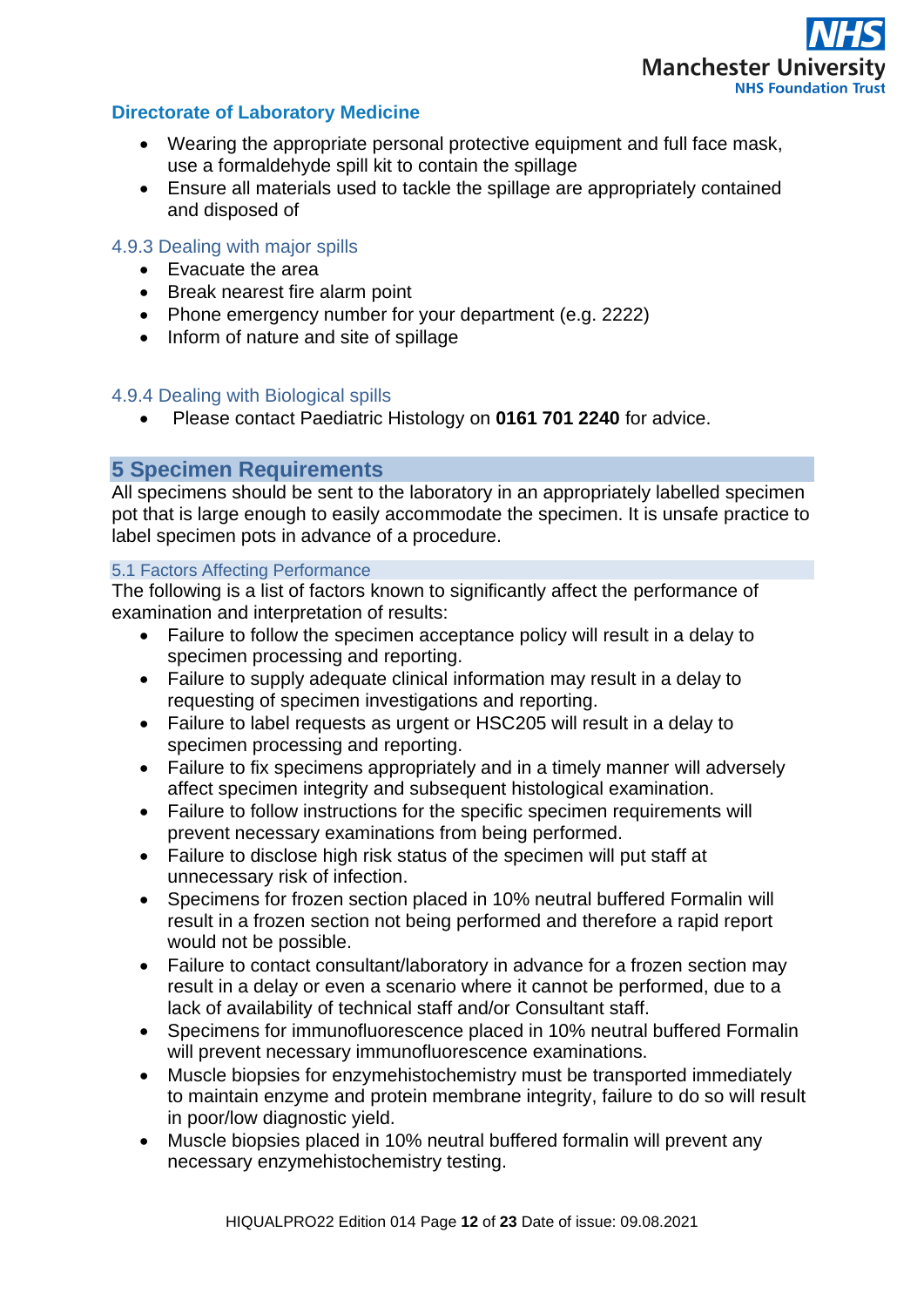

Rectal biopsies placed in 10% neutral buffered formalin will prevent any necessary enzymehistochemistry testing.

#### <span id="page-12-0"></span>5.2 Specimen Fixation

Specimens for routine histology are required to be placed into 10% neutral buffered formalin, which is available on request from the laboratory. Formalin is used to fix the specimen and preserve the tissue in as life-like state as possible. If there is a delay between the removal of the tissue and fixation in formalin, this can adversely impact the specimen integrity and therefore report.

To ensure proper specimen fixation, the following guidelines should be adhered to:

- Specimen container should be appropriately sized and large enough to easily accommodate the specimen
- Formalin ensure adequate volumes of formalin are used
	- o 1:5 tissue to formalin ratio for very large specimens
	- o 1:10 tissue to formalin ratio for small specimens where possible
	- o Ensure the details on the specimen pot and request card match, are legible and a formalin hazard label is attached
- Ensure the lid of the specimen container is securely fastened
- Use a plastic biohazard sealable specimen bag (where possible) for the specimen pot and place the request card in the pocket

All specimens in formalin should be stored at room temperature and not in the fridge prior to transport to the laboratory.

#### <span id="page-12-1"></span>5.3 High Risk Specimens

Specimens that potentially contain category 3 pathogens (for example, SARS-coV-2, mycobacterium, HIV, hepatitis B or hepatitis C) must be clearly labelled as HIGH RISK on both the request card and on the specimen pot to ensure the health and safety of all staff. Please refer to the Advisory Committee on Dangerous Pathogens (ACDP) website for a comprehensive list of Category 3 human pathogens.

The date and time that the specimen is taken should be recorded on the request card for all high risk specimens to enable the laboratory to calculate the fixation time on receipt. This information will minimise the infection risk to staff and prevent undue delay to processing. All high risk specimens are to be fully fixed before being processed by the laboratory.

Frozen sections, muscle biopsies and immunofluorescence investigations will not be performed on any high risk or potentially high risk specimen.

#### <span id="page-12-2"></span>5.4 Frozen Sections

All intra-operative frozen sections should be booked with the laboratory by contacting the laboratory on **0161 701 2240** to ensure the availability of the appropriate scientific and consultant staff. Every attempt will be made to provide frozen sections during the laboratory opening hours, providing appropriate clinical and technical staff are available.

Frozen sections should be booked 24 hours in advance after discussion with a Consultant Pathologist. If this is not possible, for example in an emergency, a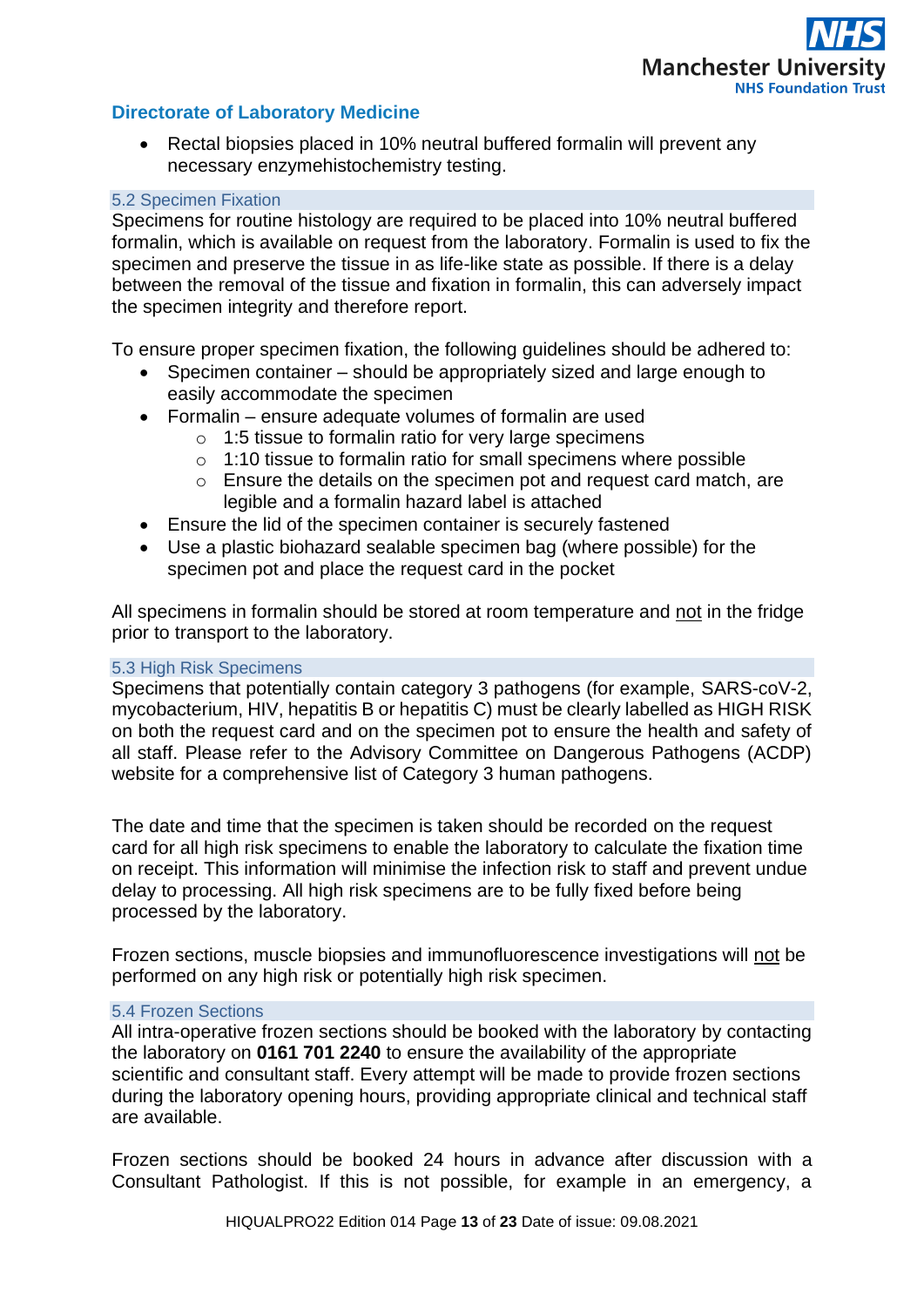

Consultant Pathologist should be contacted as soon as possible. When booking a frozen section, please provide the following information;

- Patient information
- High risk status
- Clinical information
- Clinician name
- Theatre number
- Contact number

The specimen for frozen section should be transported to the laboratory in an appropriately labelled **dry** specimen container and must arrive by 5.00pm. Formalin must not be added. Specimens should be handed directly to the technical staff at histopathology specimen reception as a matter of urgency to ensure a timely report is issued.

# **Frozen sections will not be performed on any high risk or potentially high risk specimen.**

When the specimen is ready to be sent to the laboratory, or if there is a delay in theatre, please contact the laboratory. If a frozen section is no longer required, please contact the laboratory immediately to cancel.

# <span id="page-13-0"></span>5.5 Urgent Specimens

If a specimen requires an urgent report, the laboratory should be contacted on 0161 701 2240 to request this. However, it is important to state that specimens for histological analysis do need at least 24 hours fixation and a further 24 hours preparation time. It is sometimes unwise to shorten this time, as it puts the quality of the specimen at risk. Please liaise with us and we can advise you on the optimum way to deal with the sample, bearing in mind both the need for a rapid result and the requirement for good histology to make an accurate diagnosis.

#### <span id="page-13-1"></span>5.6 Special Specimens

In order to gain the maximum amount of information we need to treat certain specimens in a specific way. In order to do this you need to liaise with us before you take the specimen, to discuss appropriate fixation, if any and transport.

The following specimens should be sent FRESH immediately following surgical removal and should be discussed with us in advance by telephoning the laboratory on 0161 701 2240 (fresh specimens should be refrigerated whilst awaiting porter/transport to the laboratory):

- Tumours
- Lymph node specimens suspicious of tumour
- Skin biopsies for electron microscopy.
- Skin biopsies for fibroblast culture are not for histopathology, and should be sent to either the Willink Laboratory or Cytogenetics.
- Lung biopsies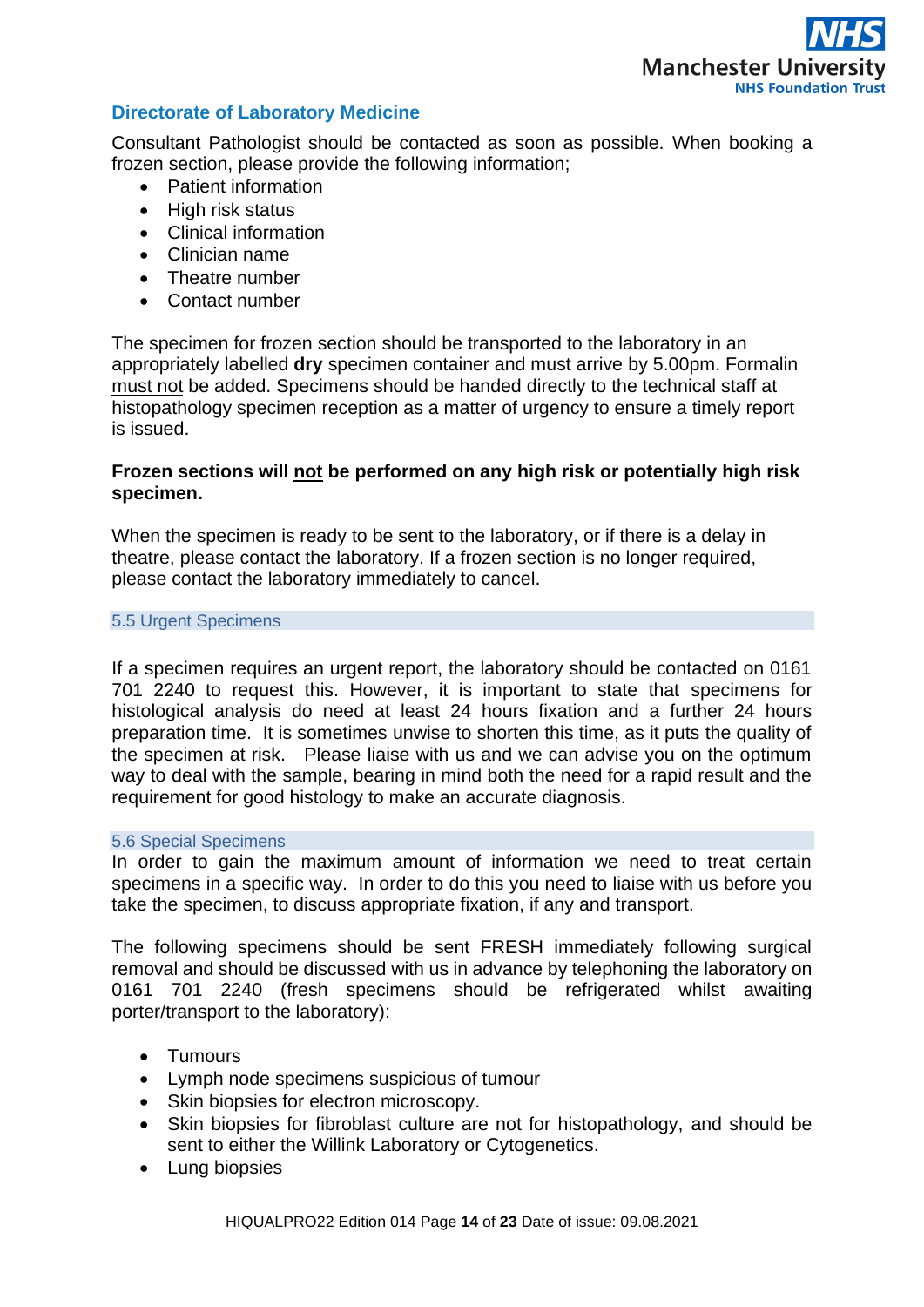

- Liver biopsies for metabolic disease (usually glycogen storage disease)
- Cytology specimens
- Renal Biopsies (see section 5.7)
- Rectal Biopsies (see Section 5.8)
- Muscle Biopsies (see section 5.9)
- Fresh Pancreatic Lesions Congenital hyperinsulinism (see section 5.10)
- Skin Biopsies for immunofluorescence (see section 5.11)
- Bone biopsies for metabolic investigations (see section 5.12)

#### **If you are unsure about anything, including whether a specimen should be sent fresh or fixed in formalin, please discuss this with us by ringing either a consultant histopathologist or a senior member of the technical staff (techniques requiring fresh specimens will not be available once the specimen is fixed)**

Any other specimens should be fixed in formalin as soon as possible before transport to the laboratory. Formalin fixed specimens should be kept at room temperature.

If there are any queries out of hours then the advice of the on call Consultant Paediatric Histopathologist (contacted through MFT switchboard) should be sought.

Turnaround of specimens is at least 2-3 days for routine formalin fixed specimens. If extra specialist work is required the turnaround time will be increased. Specimens containing bone or teeth require decalcification and this can take days to weeks depending on the size of bone.

Factors that can significantly affect the interpretation of the sample results include poor fixation, drying artefact of unfixed specimens and cauterisation that occur from sampling artefact.

#### <span id="page-14-0"></span>5.7 Renal Biopsy

All renal biopsies should booked in advance with the laboratory, by telephoning the laboratory on 0161 701 2240. This is to ensure the availability of the appropriate scientific staff to handle the specimen. Any urgent renal biopsies that require a report on the same day must arrive to laboratory before 11.00am of that day.

#### 5.7.1 Native Renal Biopsies

Where possible, two cores of native renal tissue should be obtained to enable investigation into native renal disease. A good quality core of renal tissue is required for routine histology investigations and should be placed in an appropriately labelled container of 10% Formalin. The second core should be kept fresh or if taken outside of laboratory hours, placed in Zeus Tissue Fixative and is appropriately labelled for immunofluorescence accompanied with a request card.

Cores requiring Immunofluorescence that are fresh should be delivered immediately to Paediatric Histology. If it is not possible to transport these samples immediately they should be placed into Zeus Fixative. These specimens should not be placed into formalin as this technique cannot be performed on fixed tissue. Zeus Fixative is available on request from our laboratory. Immunofluorescence will not be performed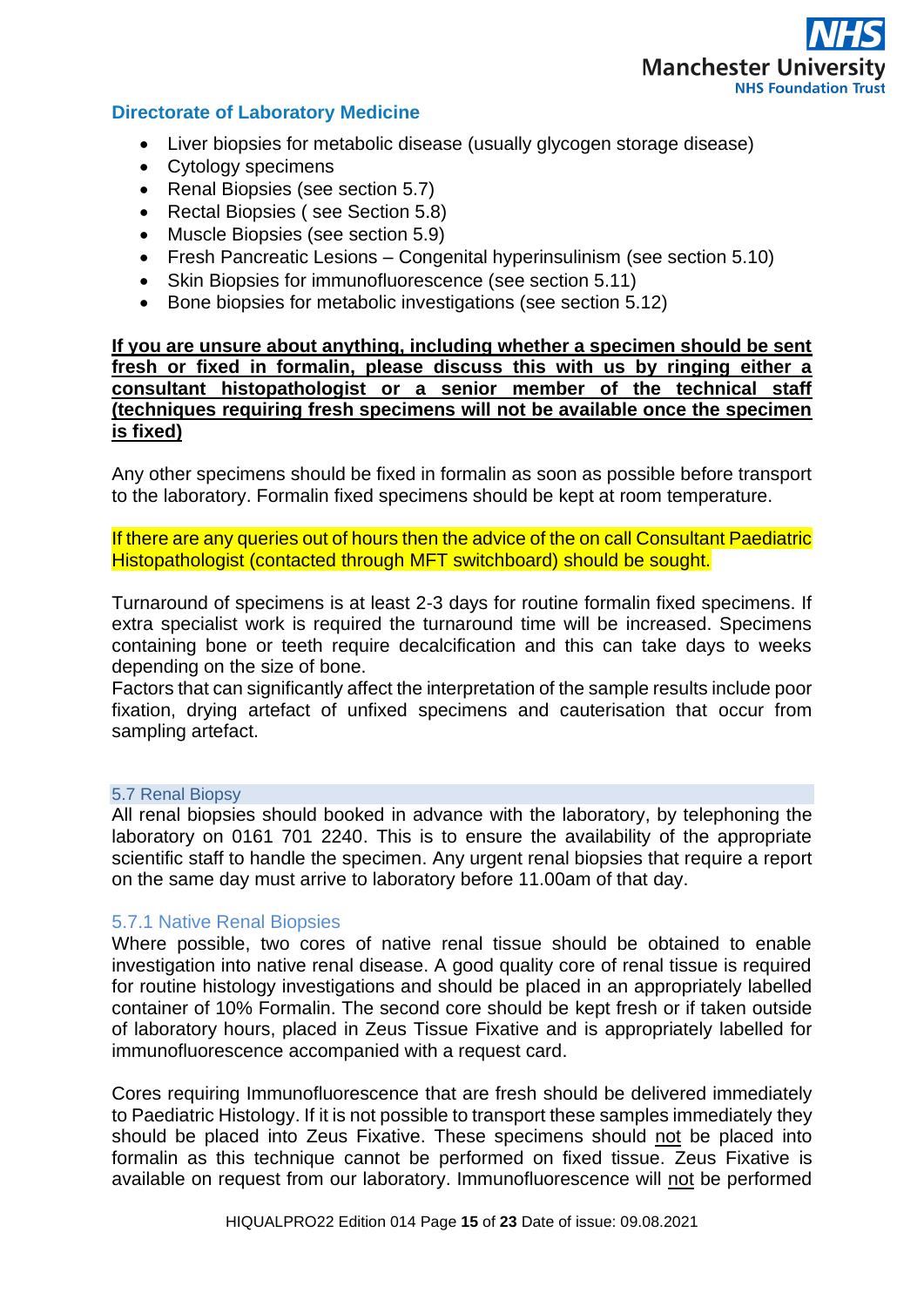

on high risk or potentially high risk specimens due to the health and safety risk it poses to staff.

#### 5.6.2 Transplant Renal Biopsies

Two cores of renal tissue if possible and placed in an appropriately labelled container of 10% Formalin accompanied with a request card.

#### <span id="page-15-0"></span>5.8 Rectal Biopsies for Hirschprungs Disease

All rectal biopsies should booked with the laboratory in advance before the procedure, by telephoning the laboratory on 0161 701 2240. This is to ensure the availability of the appropriate scientific staff to handle the specimen.

All rectal biopsies should be transported to the laboratory in an appropriately labelled **dry** specimen container accompanied with a request card. Small biopsies should be wrapped in gauze/foil to prevent the specimen from drying out. These specimens need to be transported to the laboratory **immediately**.

An Acetylcholinesterase histochemistry stain is needed to be performed on all rectal biopsies to aid diagnosis and this technique cannot be performed if specimens are placed into formalin.

Any high risk or potentially high risk specimens can be placed into formalin immediately.

#### <span id="page-15-1"></span>5.9 Muscle Biopsies

Paediatric Histology provides a diagnostic service for both Paediatric and Adult Muscle biopsies.

All Muscle biopsies should booked with the laboratory in advance before the procedure, by telephoning the laboratory on 0161 701 2240. This is to ensure the availability of the appropriate scientific staff to handle the specimen. Samples must arrive at the Paediatric Histology department between 9am and 4.30pm Mon – Fri.

All muscle biopsies should be transported to the laboratory in an appropriately labelled **dry** specimen container accompanied with a request card. Muscle biopsies should be wrapped in foil to prevent the specimen from drying out. These specimens need to be transported to the laboratory **immediately**.

If the muscle biopsy requires mitochondrial analysis, a portion of the muscle is given to the Willink Laboratory. It is the responsibility of the requesting consultant to inform the laboratory if mitochondrial analysis is needed and to fill out all the necessary forms.

Enzyme histochemistry staining is essential for all muscle biopsies for diagnosis and this technique cannot be performed if specimens are placed into formalin.

#### **Muscle Biopsies taken at Wythenshawe**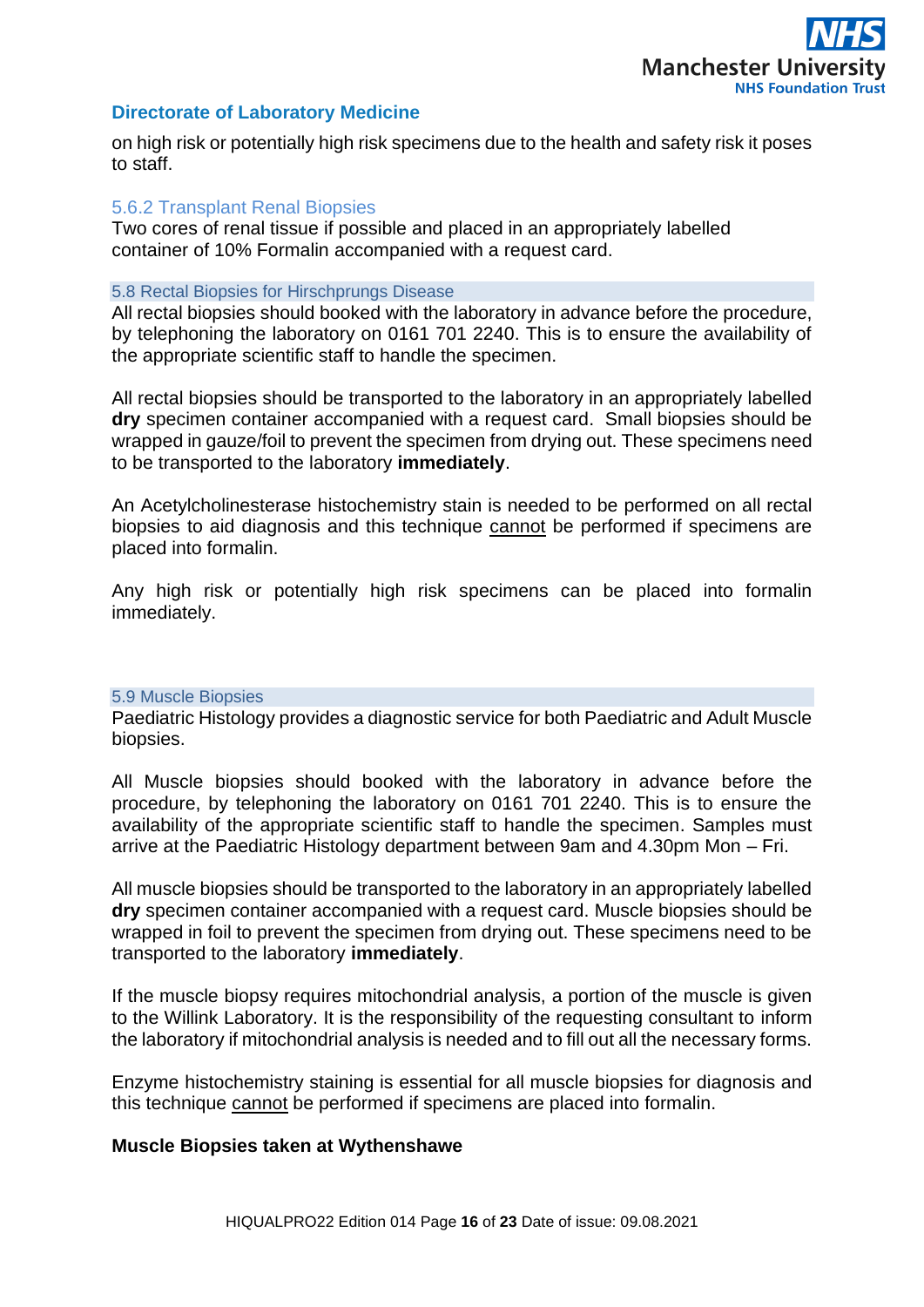

All Muscle biopsies should booked with the laboratory in advance before the procedure, by telephoning the laboratory on 0161 701 2240.

Once the muscle biopsy has been sampled and collected by the courier, it essential to contact Paediatric Histology Ext 12240/12931 to inform them the sample has been collected and is on the way.

Instruction must be given to the Courier that upon their arrival at Paediatric Histology to call Ext 12240 and to hand the sample directly to a member of staff

# **Muscle biopsies will not be performed on any high risk or potentially high risk specimen.**

<span id="page-16-0"></span>5.10 Intra-operative frozen sections of Pancreas for Congenital hyperinsulinism (CHI)

Frozen sections of pancreatic tissue for congenital hyperinsulunism (CHI) should be discussed in advance by the Clinicians, Surgeons and Pathologists. Where consent for enrolment in the CHIPS study is taken, discussions should also include Professor Mark Dunne from Faculty of Life Sciences, University of Manchester.

The specimen for frozen section should be transported immediately to the laboratory in an appropriately labelled **dry** specimen container. Formalin must not be added. Specimens should be handed directly to the technical staff at Paediatric Histopathology as a matter of urgency.

#### <span id="page-16-1"></span>5.11 Skin Biopsies Immunofluorescence

Two pieces of skin should be sent immediately to Paediatric Histopathology, one skin should be sent fresh and the other in formalin. These should be handed directly to the technical staff.

If a skin biopsy for Immunofluorescence requires to be taken outside of laboratory hours, the fresh sample should be placed in Zeus Tissue fixative and stored in a fridge. Please arrange collection of fixative from Paediatric Histology prior to biopsy, during laboratory opening hours.

Please note the fixative only allows samples to be stored for up to 5 days.

#### <span id="page-16-2"></span>5.12 Metabolic Bone

Bone biopsies for metabolic investigations should be discussed in advance by Clinicians, Pathologists and technical Laboratory staff. These samples require **70% alcohol fixative**. Please contact the laboratory (**X 12240)** to inform of this type of biopsy and to obtain fixative.

Once received in Paediatric Histology a courier will be arranged to send the sample to the Royal Hallamshire for metabolic bone and histomorphometry pathway analysis. It is important to communicate with the laboratory when a sample is being taken.

Do not fix these samples in formalin, a full analysis will not be possible in these circumstances.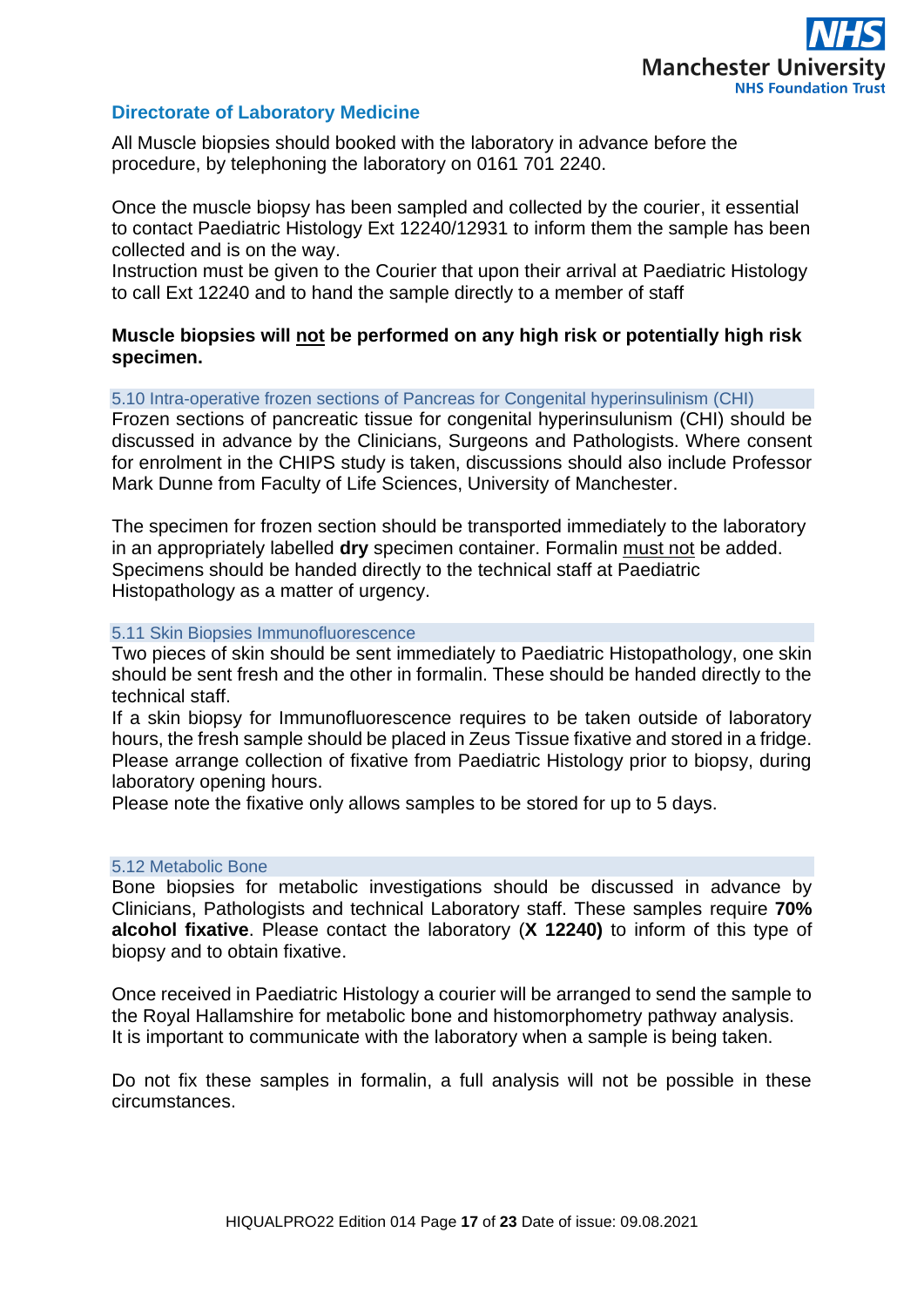## <span id="page-17-0"></span>5.13 Placentas

Paediatric histopathology primarily receives placentas but does not receive pregnancy remains below 15 weeks 6 days gestation. The flow chart below summarises which departments should receive placentas / pregnancy remains according to their gestation and consent status.



Requests for Post Mortems (PM) following pregnancy loss over 12 weeks gestation should be sent to Paediatric Mortuary with consent and clinical history.

It is best practise to fix the placenta including all the length of cord that is not taken for genetics examination\* and membranes in 10% formalin as soon as possible to prevent autolysis. The pot should be sufficiently large enough to allow fixation and optimum histological examination, about 10 to 12 inches in diameter and larger than the diameter of the placenta.

# **EXTERNAL PLACENTA REQUESTS**

**Always complete a 'Request Form for Histological Examination of Placenta'. These can be obtained from Paediatric Histology or via this link**

*Please note, all samples MUST be delivered directly to Paediatric Histopathology not to a transport drop off point and double check you have correctly labelled the sample with the patient's details and included a request form.*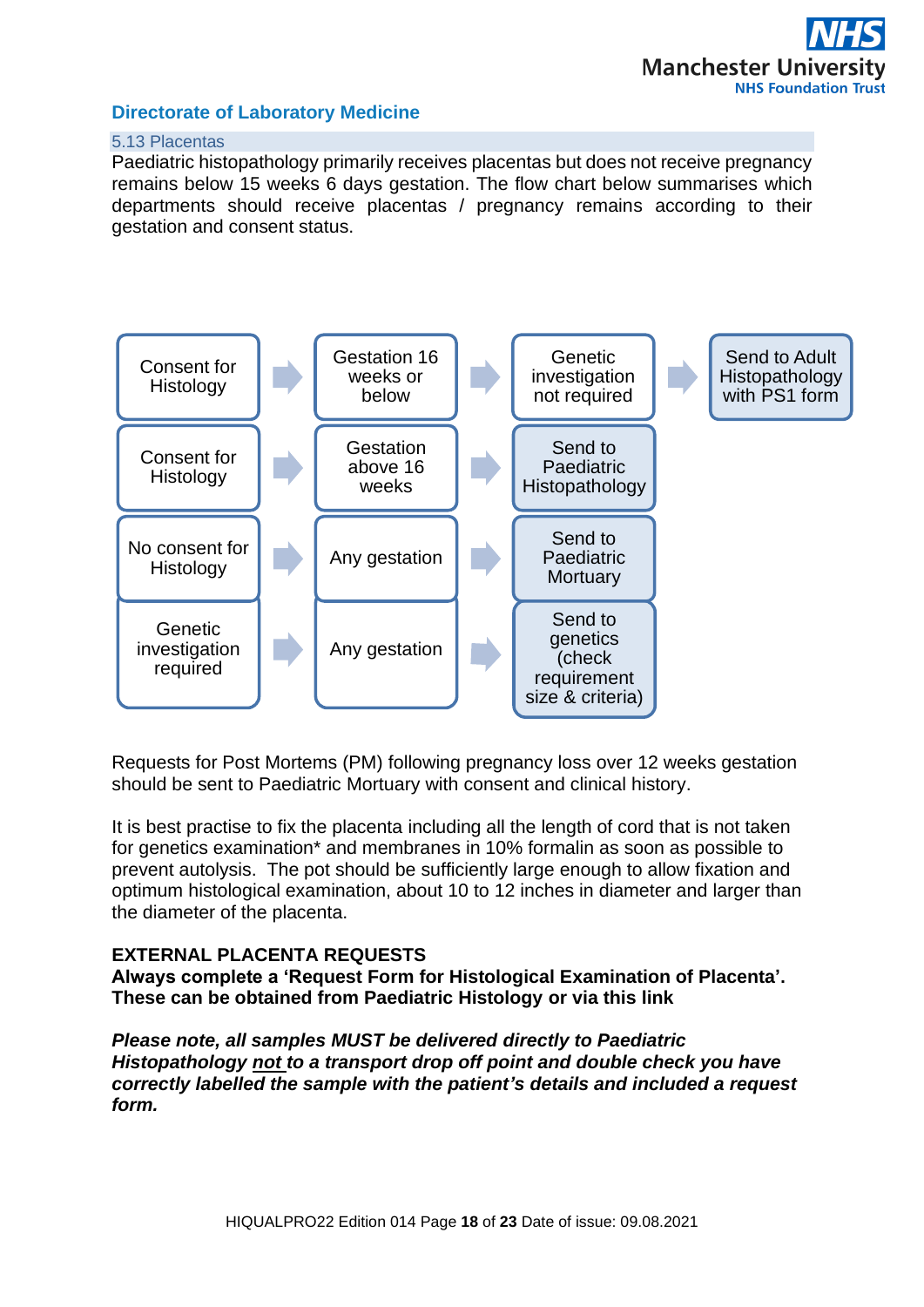

#### <span id="page-18-0"></span>5.14 Molecular Diagnostics

Molecular Diagnostics is situated over two floors, 4<sup>th</sup> Floor Paediatric Histology and 5<sup>th</sup> Floor Research. This service offers Fluorescent in -Situ Hybridisation (FISH) for soft tissue tumours and neuroblastomas (turnaround time of 3-4 days) involving approximately 30 probes. The department utilises a Leica DM2500 Fluorescent Microscope and image capture system and is enrolled in UKNEQAS for Cytogenomics (CEQAS) quality assurance scheme. Any clinician wishing to request FISH should discuss this with the reporting Pathologist. It is not appropriate to contact the laboratory directly to request FISH.

#### <span id="page-18-1"></span>5.15 Immunohistochemistry

The Paediatric Immunohistochemistry Laboratory is situated within Paediatric Histopathology on the 4<sup>th</sup> floor of the Children's' Hospital and provides IHC testing for our ISO 15189 accredited histology service. We currently house an automated Ventana Ultra BenchMark staining machine which we use to carry out our routine clinical work. We are enrolled in the UKNEQAS ICC quality assurance scheme.

#### <span id="page-18-2"></span>5.16 Research and Biobanking

The department supports research both internally to this Trust and externally, for all research enquires please contact **Peter Collins 0161 701 2263.**

Paediatric Histology provides a biobanking service for the Children's Cancer and Leukaemia Group. The department also performs biobanking for molecular diagnostic analysis and molecular based pathways such as Whole Genome Sequencing.

#### <span id="page-18-3"></span>5.17 Electron Microscopy

We offer electron microscopy via the electron microscopy suite in Clinical Sciences Building.

Electron microscopy will be undertaken at the specific request of the reporting Consultant Histopathologist. If the user would specifically like to request electron microscopy on a specimen, an appropriate Consultant Histopathologist must be contacted prior to biopsy.

#### <span id="page-18-4"></span>5.18 Samples Taken at Wythenshawe

Any samples for Paediatric Histology taken at Wythenshawe theatres must be transported to CSR at Wythenshawe. All samples must be clearly labelled **FAO PAEDIATRIC HISTOLOGY, 4th Floor, RMCH, Oxford Road**. These samples taken by transport and delivered to Oxford Road Campus CSR. Please ensure an email is sent to the department to inform sample is on the way.

#### <span id="page-18-5"></span>5.19 Referrals

The department regularly receives requests for expert/second opinion from other hospitals within and outside the UK. Similarly, the department also refers cases to other services for expert opinion, diagnostic services and in response to service pressures. The following are the most commonly used.

|--|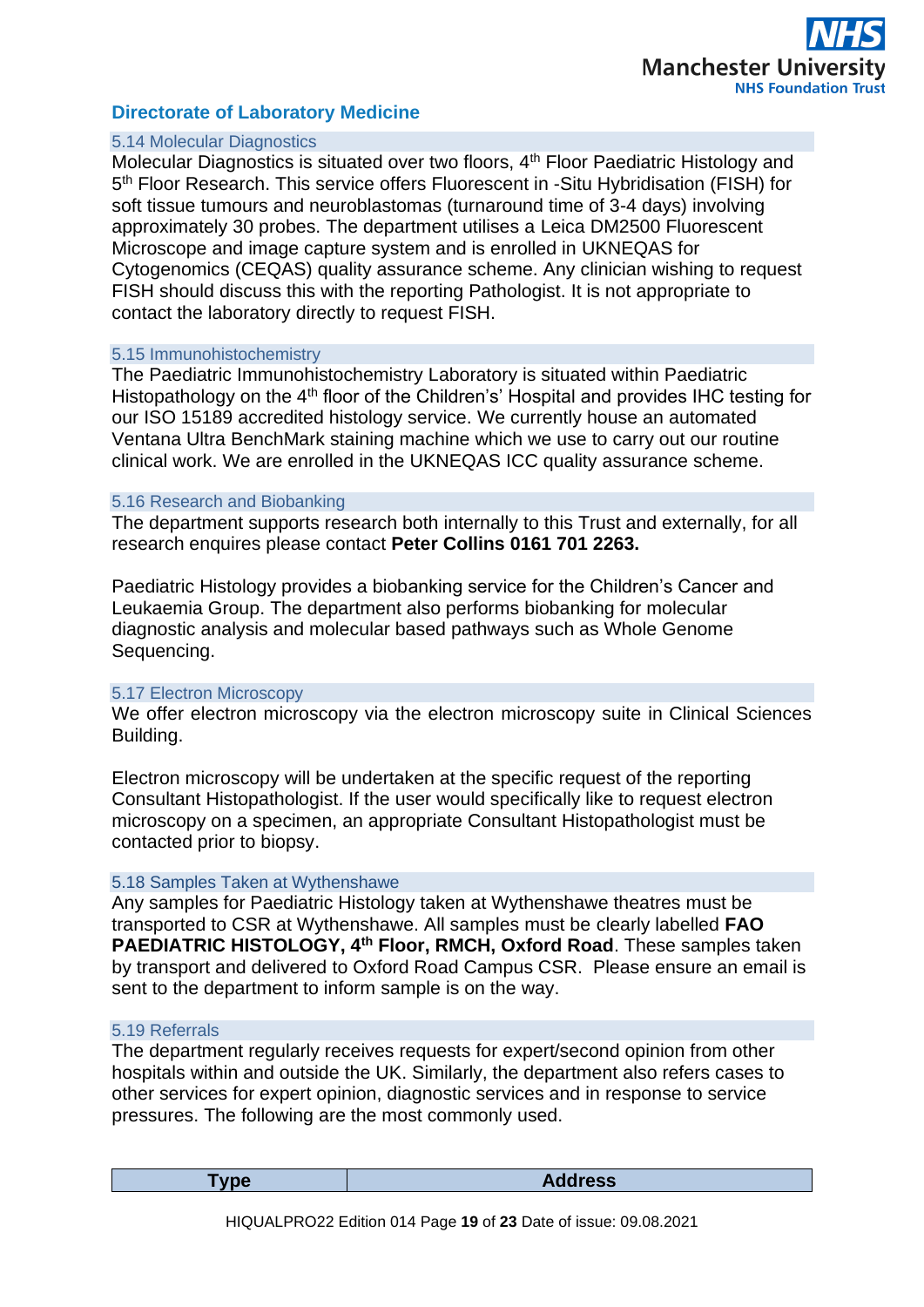| Reporting/Vacancy cover                       | LDPath<br>NHS Department, 6 St Johns Place, London<br>EC1M4NP                                                                                                                                                      |
|-----------------------------------------------|--------------------------------------------------------------------------------------------------------------------------------------------------------------------------------------------------------------------|
| Genetics, CNS tumour<br><b>DNA</b>            | <b>Genomic Diagnostics Laboratory</b><br>Manchester Centre for Genomic Medicine<br>6 <sup>th</sup> Floor, St Mary's Hospital, Oxford Road,<br>Manchester<br>M13 9WL                                                |
| <b>Mitochondrial Studies</b><br><b>Muscle</b> | Wellcome Trust Centre for Mitochondrial Research<br>Newcastle Mitochondrial NSCAG Diagnostic<br>Laboratory<br>University of Newcastle                                                                              |
| Limb Girdle Muscular<br><b>Dystrophies</b>    | <b>NCG Limb-Girdle MD Referral Centre</b><br>Muscle Immunoanalysis Unit<br><b>Dental Hospital</b><br><b>Lower Ground Floor</b><br><b>Richardson Road</b><br>Newcastle upon Tyne<br>NE <sub>2</sub> 4A <sub>Z</sub> |
| Lymphomas - HODS                              | <b>Christie Hospital</b>                                                                                                                                                                                           |
| Cytogenetics, Second<br>Opinion               | <b>Christie Hospital</b>                                                                                                                                                                                           |
| <b>Metabolic Bone</b>                         | <b>Sheffield Teaching Hospitals</b><br>Department of Histopathology,<br>E Floor,<br>Royal Hallamshire Hospital,<br><b>Glossop Road</b><br>Sheffield<br><b>S10 2JF</b>                                              |

# <span id="page-19-0"></span>**6 Communication of Results**

#### <span id="page-19-1"></span>6.1 Reports

Typed reports will be available when all necessary tests have been completed, reviewed and authorised by a Consultant Pathologist. Verbal reports or clinical discussions can only be provided to qualified medical staff by Consultant Pathologists. All report enquiries should be directed to the secretarial office in the first instance. The scientific staff in the laboratory cannot give out any information regarding results/reports. Authorised Reports are available within electronic paper records (ICE) additionally paper copies are sent to Clinicians.

# **Histology Reports**

| <b>Email</b>    | paed.hist@mft.nhs.uk      |
|-----------------|---------------------------|
| <b>NHS mail</b> | mft.rmch.paedhist.nhs.net |

Users are requested to check if final reports are available in hospital notes, clinics or wards before making enquiries. Please note that clerical staff will not give report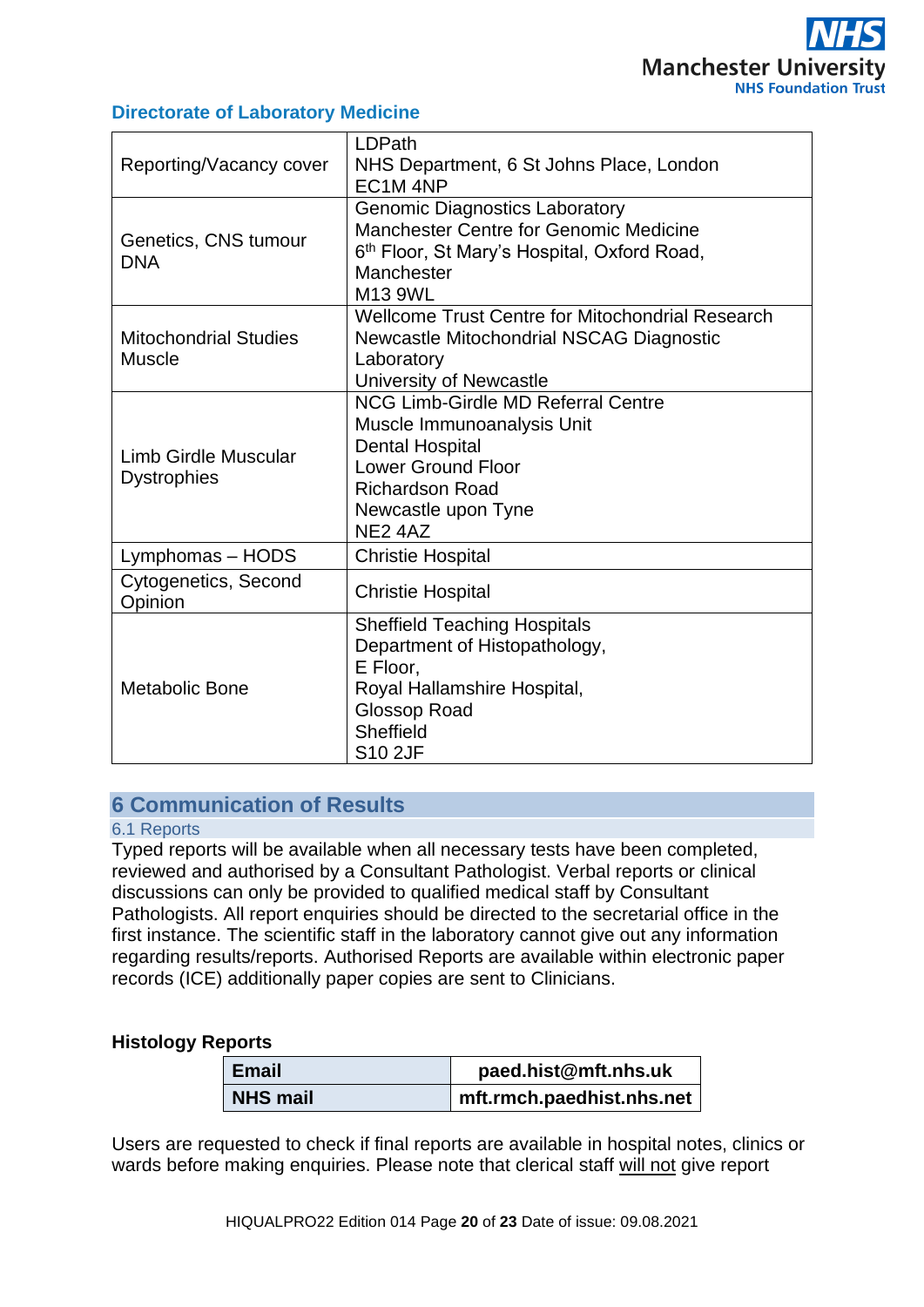

details over the telephone, but on request, authorised reports can be faxed to dedicated hospital fax numbers and General Practitioners.

<span id="page-20-0"></span>6.2 Turnaround Times

| <b>Urgent Frozen Section specimen</b> | Report within 20 minutes of biopsy in    |
|---------------------------------------|------------------------------------------|
| arrival                               | the laboratory                           |
| <b>Tumour Specimens</b>               | Initial verbal report within 1-10 days   |
|                                       | depending whether biopsy or resection    |
| <b>Renal Transplant Biopsies</b>      | Initial verbal demonstration and         |
|                                       | discussion within 24hrs                  |
| <b>Rectal Biopsies</b>                | Initial verbal report within 24hrs       |
| <b>Non-urgent/Routine Specimens</b>   | Departmental rules: 70% of cases within  |
|                                       | 14 days, however, clinicians are         |
|                                       | encouraged to contact the pathologists   |
|                                       | to discuss complex cases. Specimens      |
|                                       | containing bone or teeth may take        |
|                                       | longer to report.                        |
|                                       | <b>RCPath Key Performance Indicators</b> |
|                                       | (KPI) target is to report 80% of all     |
|                                       | specimens within 10 days (except those   |
|                                       | requiring decalcification)               |
|                                       |                                          |

N.B. If the specimen arrives on a Friday the laboratory needs to be notified if an urgent report is required to ensure a member of staff is available at the weekend to process the biopsy.

#### <span id="page-20-1"></span>6.3 Clinical Advice

The pathologists and technical staff are available by phone, e-mail or in person in the laboratory to give clinical or technical advice such as sampling requirements for specific samples. In addition there are regular clinical meetings and an annual user survey where the users can inform the laboratory of any problems or seek advice.

Advice may be sought in the department during normal laboratory hours (08:30 – 17:30).

<span id="page-20-3"></span><span id="page-20-2"></span>

| <b>Speciality</b>   | Date / Time             | Location           |
|---------------------|-------------------------|--------------------|
| Weekly              |                         |                    |
| <b>Oncology MDT</b> | Thursday $8.45 - 9:45h$ | X-ray Seminar Room |

# **CLINICOPATHOLOGICAL MEETINGS**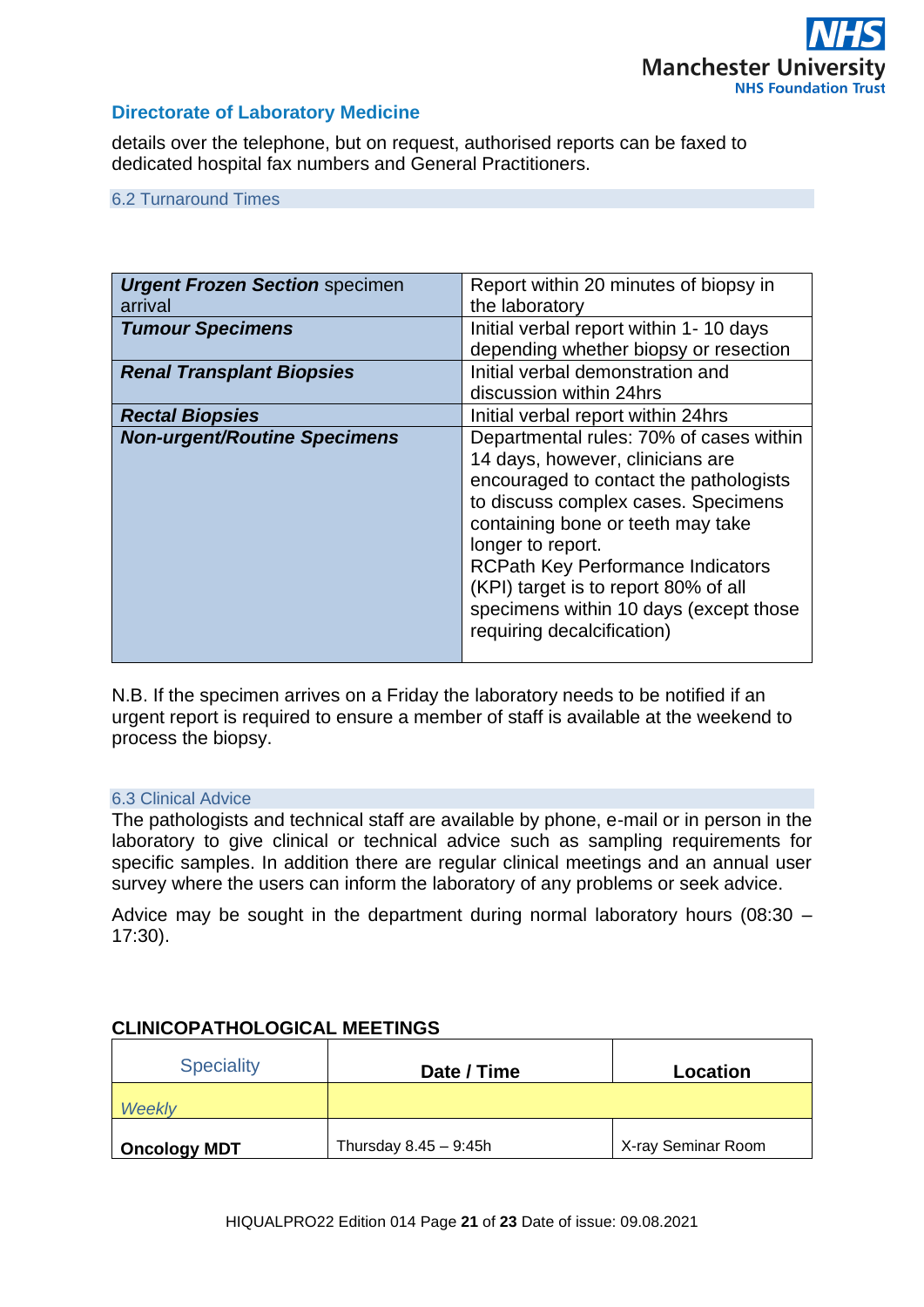<span id="page-21-0"></span>

| <b>GI Meeting</b> | Monday 11:00 - 12:00h | Oncology Seminar Room |
|-------------------|-----------------------|-----------------------|
| Leukaemia MDT     | Tuesday 14:00- 15:00h | Oncology Seminar Room |

<span id="page-21-2"></span><span id="page-21-1"></span>

| <b>Specialty</b>                                 | Date / Time                                           | Location                         |
|--------------------------------------------------|-------------------------------------------------------|----------------------------------|
| <b>Monthly</b>                                   |                                                       |                                  |
| <b>Muscle Biopsy</b>                             | $3rd$ Tuesday of the month 16:00 -<br>17:00h          | Oncology Seminar Room /<br>Teams |
| Renal                                            | 1 <sup>st</sup> Wednesday of the month14:00<br>14:30h | <b>MINT Seminar Room</b>         |
| <b>Perinatal Mortality</b><br><b>Review Tool</b> | Adhoc meetings each month                             | Teams                            |
| <b>Fetal MDT</b>                                 | 2 <sup>nd</sup> Friday of month 14:00-15:00           | NICU Seminar Room<br>Teams       |

<span id="page-21-4"></span><span id="page-21-3"></span>

| <b>Specialty</b>                           | Date / Time                                              | Location                                                    |
|--------------------------------------------|----------------------------------------------------------|-------------------------------------------------------------|
| <b>Other</b>                               |                                                          |                                                             |
| <b>Urology</b>                             | 4 <sup>th</sup> Thursday every 2 months 14:30-<br>15:30h | <b>Oncology Seminar</b><br>Room                             |
| <b>Mitochondrial</b>                       | Quarterly/ Half yearly                                   | <b>Oncology Seminar</b><br>Room / Teams                     |
| <b>Surgical Teaching</b><br><b>Session</b> | Quarterly Monday 10-11am                                 | <b>Oncology Seminar</b><br>Room / Teams                     |
| <b>Genetics Pathology/</b><br>Radiology    | Bimonthly 3rd Thursday 14:00-15:00                       | Genetics 6 <sup>th</sup> Floor<br>Seminar room 1 /<br>Teams |
| <b>DSD Clinical Meeting</b>                | Quarterly                                                | Harrington Building                                         |

# <span id="page-21-5"></span>**7 Enquiries and Complaints**

To enable us to deal with enquiries efficiently, please ensure you use the correct contact information, as detailed in section 2 (Contact us). The department is committed to fully investigating all complaints regarding the standard and quality of services that we offer. Please contact our laboratory manager on the contact information below.

| Laboratory Manager/ Lead Biomedical Scientist |  |                                                |
|-----------------------------------------------|--|------------------------------------------------|
| Katherine Congdon                             |  | □ 0161 276 6138   Katherine.congdon@mft.nhs.uk |